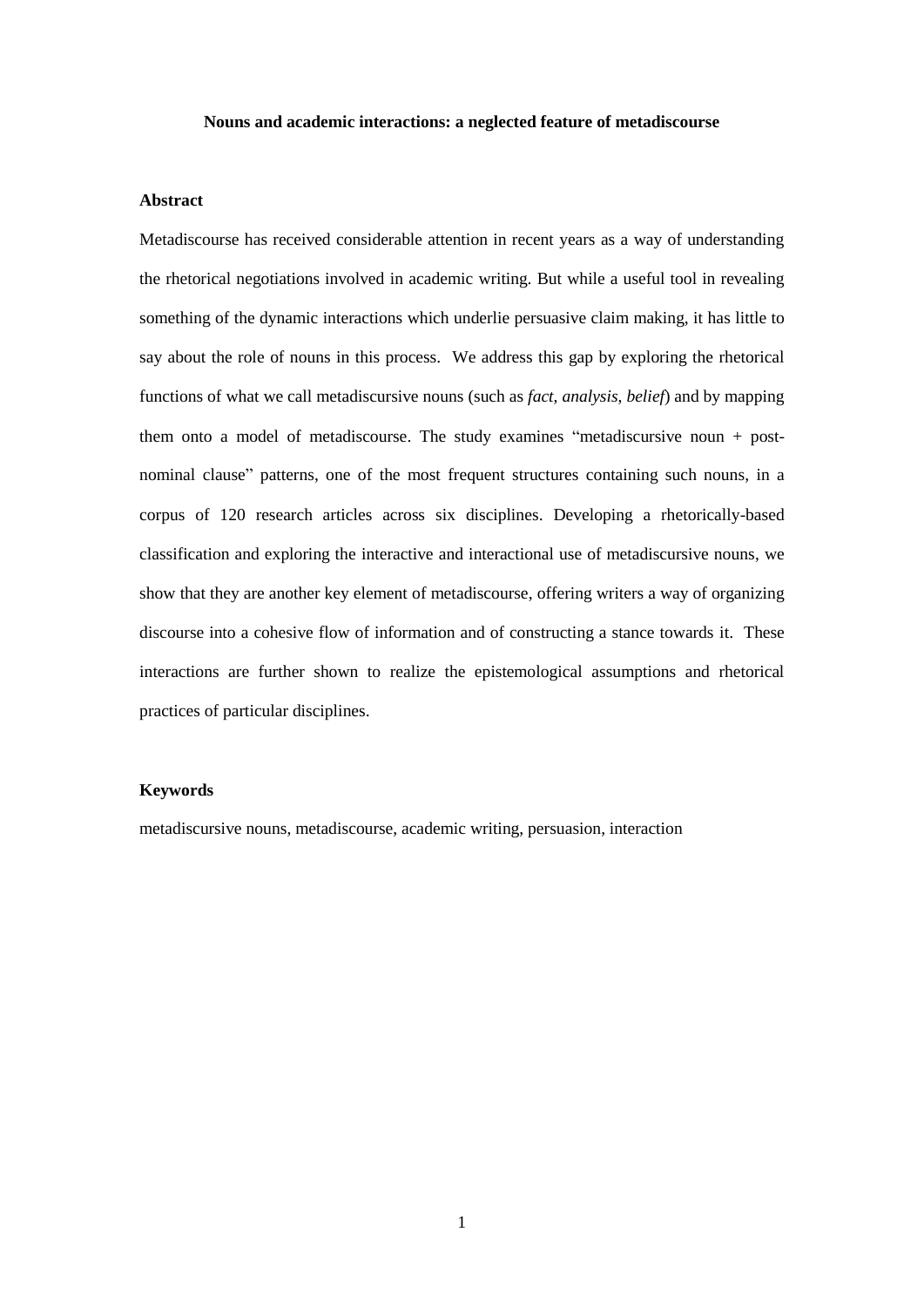### **Nouns and academic interactions: a neglected feature of metadiscourse**

# **1. Introduction**

The suasive nature of academic writing is now well established. Rather than simply the inscription of meticulously observed and recorded social or natural phenomena, we have come to see academic texts as artefacts of fact construction: as sites where authors rhetorically shape their interpretations to the expectations of their readers (Bazerman, 1988; AUTHOR, 2004). All reporting occurs in a disciplinary context and interpretations depend on what the mind allows the eye to see. Such shaping thus privileges particular interpretations and recognises certain community preferences of argument, so that knowledge depends on the ways that scientists present their claims. Thus academic papers are essentially conversations between members of academic communities who have some agreement on the ground rules for negotiating what counts as plausible. Persuasion is grounded in the conventional textual practices for producing agreement and is most clearly found at particular junctures of authorial intrusion where writers feel the need to justify decisions and engage their readers. Among the array of linguistic features examined to describe such junctures are those which comprise *metadiscourse*, a catch-all term to refer to "discourse about discourse" (Crismore, 1989; AUTHOR, 2005).

An example of metadiscourse is "according to" in (1) below. It is inserted as an "evidential marker" (AUTHOR, 2005) which denotes the source of information to guide the reader's interpretation, in this case, by helping to make the current discourse more obviously relevant to the information presented earlier:

(1) According to *this* **paradigm**, early stage species would spread predominantly via spore dispersal in young and disturbed habitats.

# [Medicine]

We can, however, also see here an additional aspect of metadiscourse in the noun phrase "this paradigm". This serves to both remind readers of a previously mentioned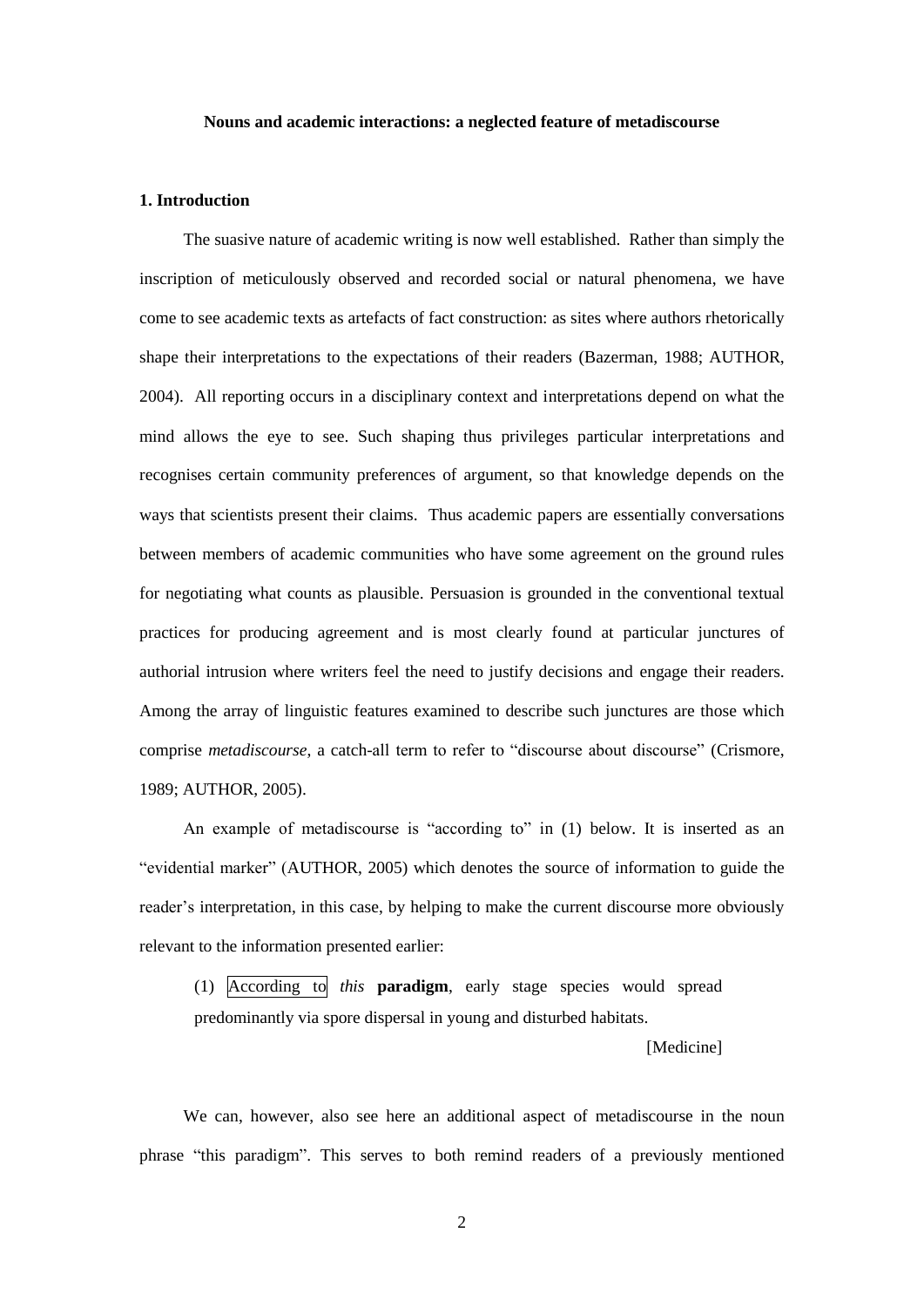analytical approach and offer the writer's assessment of that approach. It thus reveals the writer's decision to engage with the reader at this point by a) assisting comprehension through linking parts of the text cohesively and b) conveying a stance towards what is being discussed.

'Paradigm' is, in fact, just one of a range of abstract nouns found to play an important role in marking cohesion in academic writing (Charles, 2003, 2007; Flowerdew & Forest, 2015; Francis, 1994; AUTHOR, 2015). They have not, however, figured before in the metadiscourse literature. We set out here to correct this oversight and attempt to map what we call *metadiscourse nouns* onto AUTHOR's (2005) metadiscourse model, showing how these nouns promote textual interactions between writers and readers in academic writing.

## **2. Models of metadiscourse**

Metadiscourse is a concept used to describe the ways writers organise their texts to help readers interpret, evaluate and react to the propositional content they supply. It is a term which has, however, been understood from two perspectives: a broad/integrative view and a narrow/non-integrative one (Ädel & Mauranen, 2010). The broad approach, found in the work of Crismore (1989), AUTHOR (2005) and Vande Kopple (1985), for example, sees metadiscourse as the ways writers organise a coherent text and convey their attitudes to what is discussed in the text. The narrow approach, championed by Ädel (2006) and Mauranen (1993), on the other hand, talks of 'discourse reflexivity' and restricts its focus to the way discourse talks about the on-going discourse itself. We take an integrative position and see metadiscursive nouns as performing both textual and interpersonal functions within a text.

AUTHOR (2005) offers perhaps the most comprehensive and theoretically wellgrounded model of metadiscourse (Thompson, 2008). Building on the work of Vande Kopple (1985) and Crismore (1989), AUTHOR argues that metadiscourse is "the cover term for the self-reflective expressions used to negotiate interactional meanings in a text" (2005, p. 37). Interaction is understood here as the writer's intervention to anticipate the reader's posible reactions, objections and procesing needs. It has two elements: 1) an interactive dimension which concerns the writer's awareness of readers and the need to shape the text to their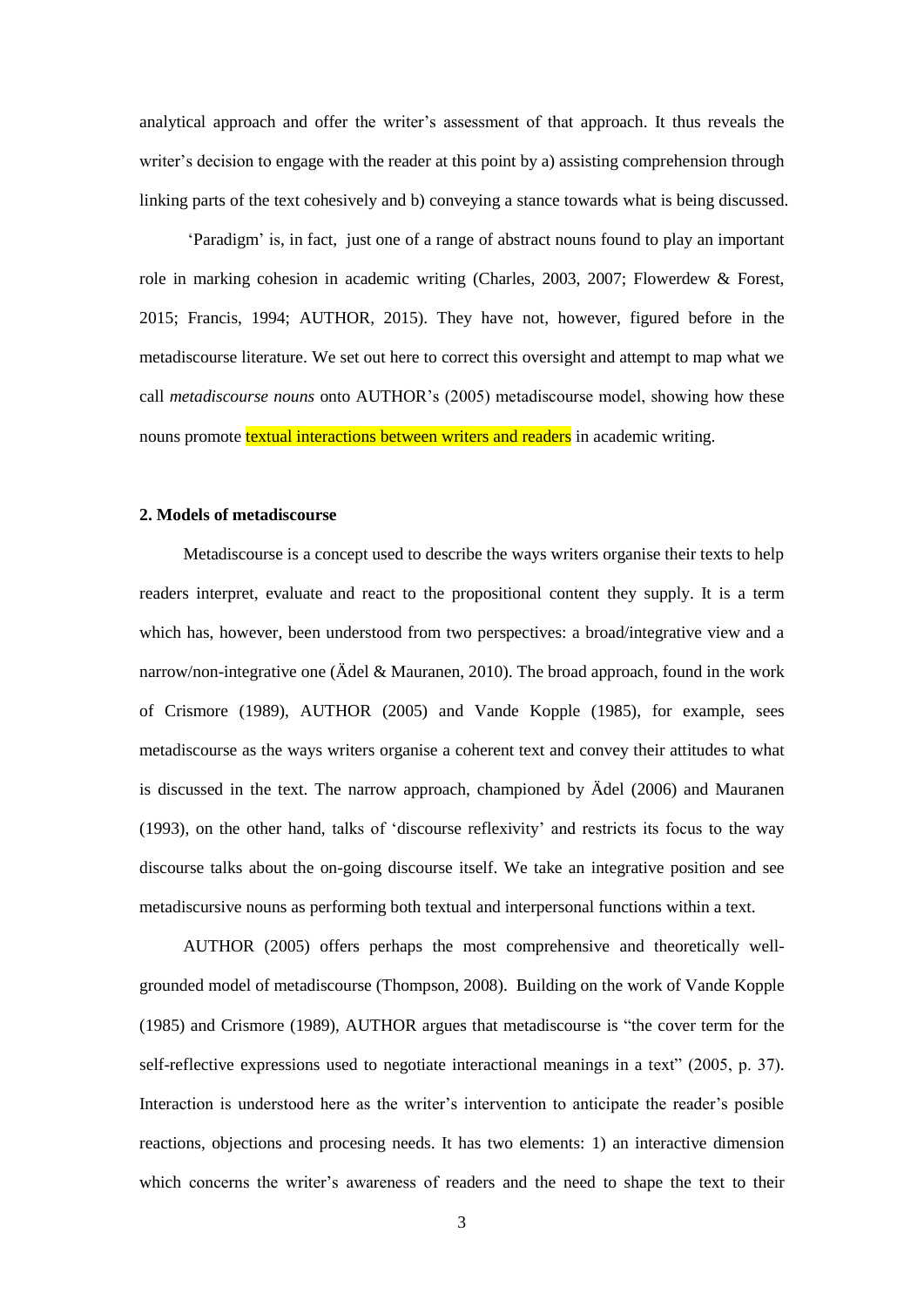expectations and requirements and 2) an interactional dimension which addresses the ways writers step into their texts to comment on their message and involve readers. Table 1 shows the main resources of this model.

| Category              | <b>Function</b>                                    | <b>Examples</b>                             |  |  |
|-----------------------|----------------------------------------------------|---------------------------------------------|--|--|
| <b>Interactive</b>    | Help guide readers through the<br>text             | <b>Examples</b>                             |  |  |
| Transitions           | express relations between main<br>clauses          | in addition; but; thus; and                 |  |  |
| Frame markers         | refer to discourse acts, sequences<br>or stages    | Finally; to conclude; my purpose is         |  |  |
| Endophoric markers    | refer to information in other parts<br>of the text | noted above; see Fig; in section 2          |  |  |
| Evidentials           | refer to information from other<br>texts           | according to $X$ ; $Z$ states               |  |  |
| Code glosses          | elaborate propositional meanings                   | namely; $e.g.$ ; such as; in other<br>words |  |  |
| <b>Interactional</b>  | Involve readers in the text                        | <b>Examples</b>                             |  |  |
| Hedges                | withhold commitment and open<br>dialogue           | might; perhaps; possible; about             |  |  |
| <b>Boosters</b>       | emphasise certainty or close<br>dialogue           | in fact; definitely; it is clear that       |  |  |
| Attitude markers      | express writer's attitude to<br>proposition        | unfortunately; I agree; surprisingly        |  |  |
| Self mentions         | explicit reference to author(s)                    | I; we; my; me; our                          |  |  |
| Engagement<br>markers | explicitly build relationship with<br>reader       | consider; note; you can see that            |  |  |

Table 1 Hyland's model of metadiscourse (Hyland, 2005, p. 49)

So writers use interactive devices to either weave chunks of information together (*transitions*, *frame markers* and *endophoric markers*) or provide elaboration on propositional content (*code glosses* and *evidentials*). In this way they serve to create the discoursal cohesion and logical coherence, shaping texts to what readers may find familiar, plausible and persuasive. Interactional functions allow authors to express their viewpoints (*hedges*, *boosters*, *attitude markers* and *self*-*mentions*) and rhetorically pull readers into the discourse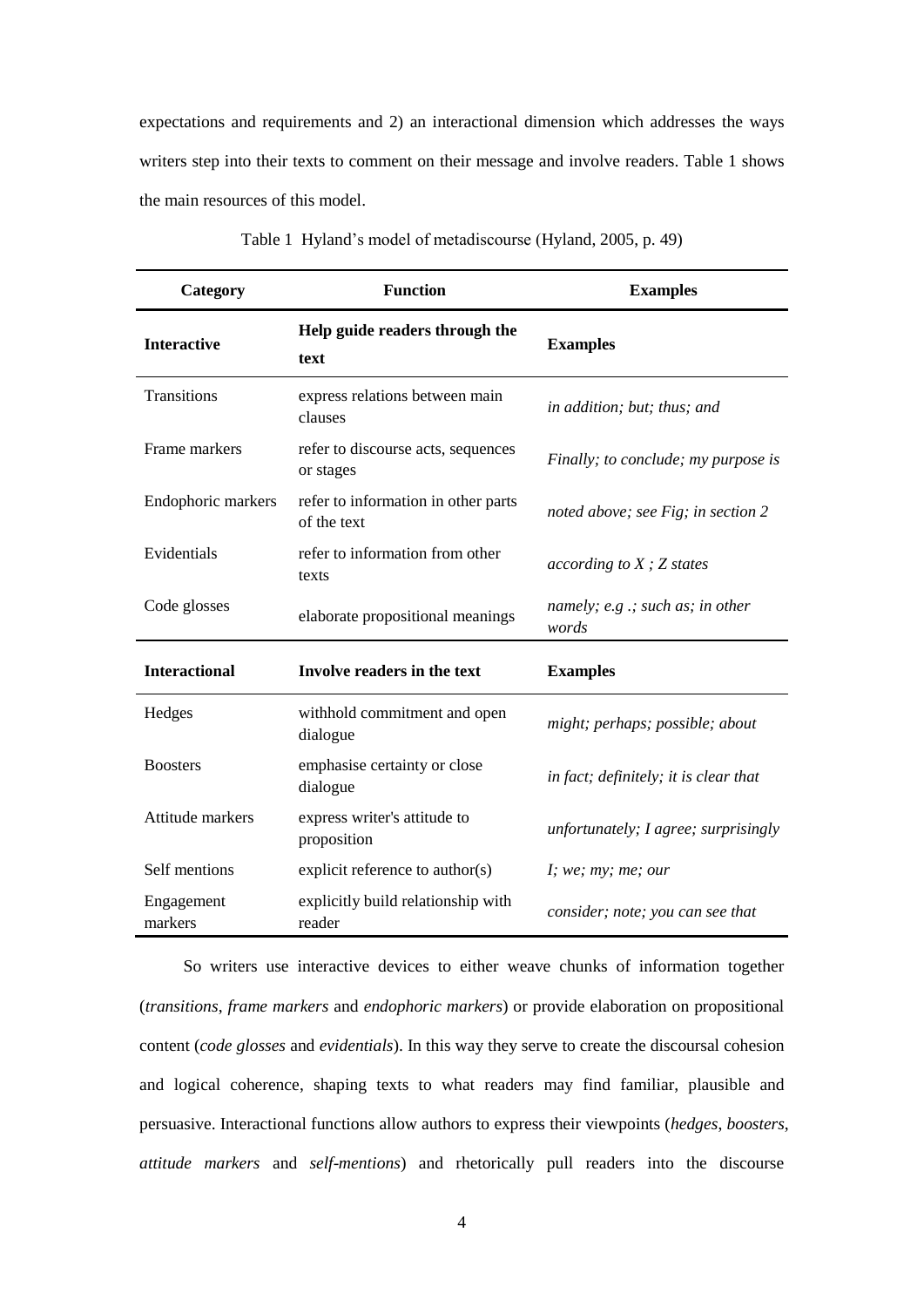(*engagement markers*). Thus for AUTHOR, metadiscourse refers to the evolving text and to the writer and imagined readers of that text; making explicit the ways writers organise their message, engage readers and signal their attitudes to their material and their audience.

Metadiscursive nouns are absent in AUTHOR's frequently cited wordlist of metadiscourse markers, however, neglecting the important interactive and interactional roles they play in discourse. We intend to remedy this oversight here, introducing metadicourse nouns in the next section and then mapping them onto this metadiscourse model.

# **3. Metadiscursive nouns**

We define metadiscursive nouns as those which refer to the organisation of the discourse or the readers' understanding of it. They are a sub-set of abstract nouns and distinguished from them by their unspecific semantic meaning. While the meaning of an abstract noun is constant across contexts (e.g. *society*, *democracy*) metadiscursive nouns have both this constant meaning and a variable, pragmatic meaning which depends on contextual lexicalization. They assist writers to point to material somewhere in the current context and shape how the reader responds to that material. It is this which allows these nouns to function metadiscursively, enabling writers to organise cohesive discourse, express viewpoints on content and interact with readers as members of a particular community, as we illustrate in these examples:

(2) This is further supported by the **observation** that chromatin bridges are bound by Rad52 and trigger degradation of Sml1. [Biology]

(3) A **possibility** *is* that participants may have been intrigued to hear a 71 year-old retiree speak about social media, and such curiosity may have increased interest toward the event. [Marketing]

(4) The PID controller, as can be seen in Fig. 6, results in a significant overshoot at the transient state (without programmed acceleration). To remedy *this* **drawback**, preprogramming of acceleration and deceleration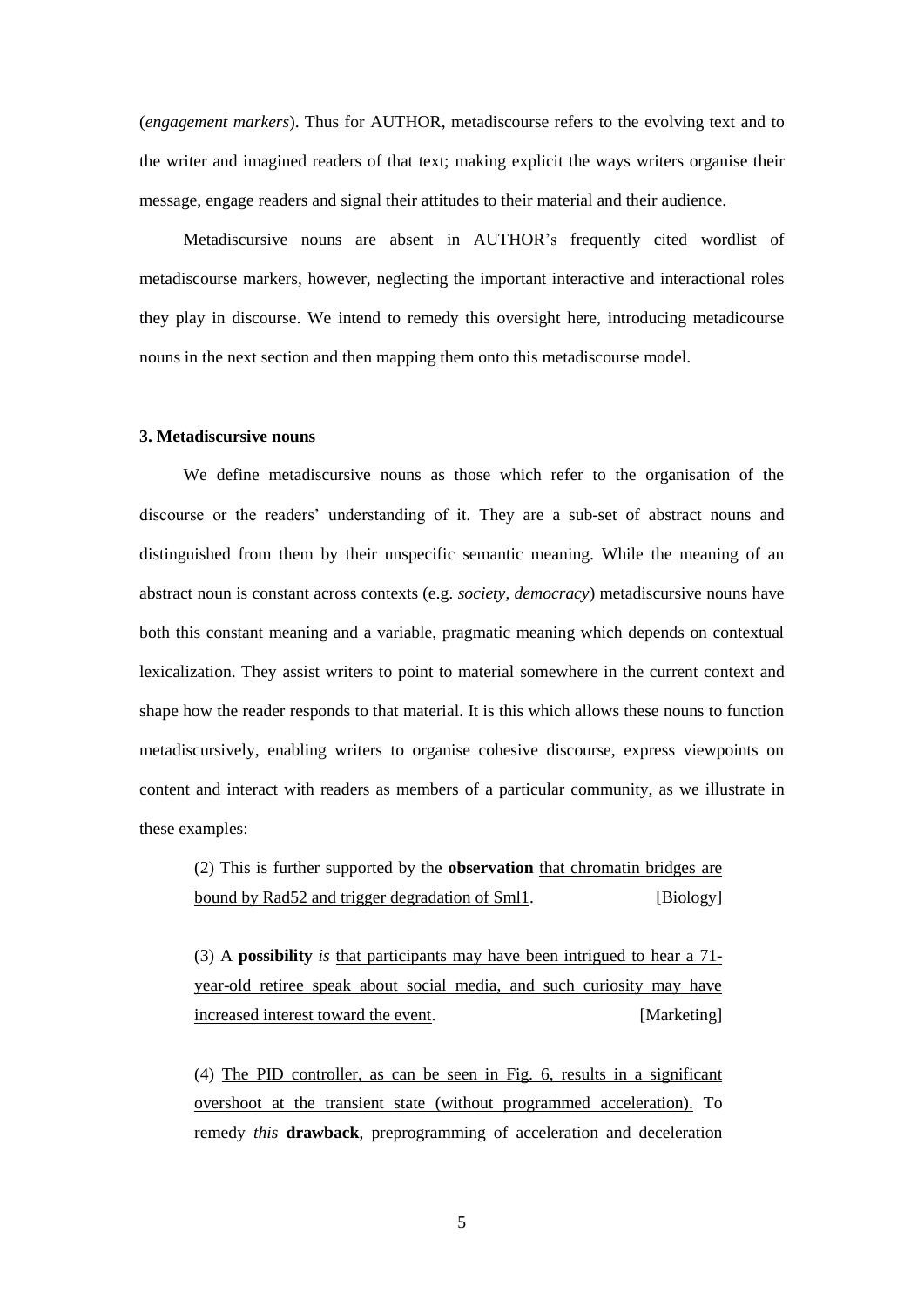periods is required, whereas they are not needed with CCC, P, and ZPETC methods. [Electrical engineering]

(5) It can be argued that *this* is a *particularly strong* **incentive** in the context of the Bathroom Formula. [Applied linguistics]

(6) According to the *traditional* **view**, this is evidence of agency discretion since we can associate policy change with different types of managers.

[Sociology]

"Observation", "possibility", "drawback", "incentive" and "view" are metadiscursive nouns and their vagueness is remedied by immediate reference. Thus it is unclear what "observation" and "possibility" refer to in (2) and (3) until they are specified cataphorically in the subsequent complementing clauses, while "drawback" and "incentive" in (4) and (5) are specified anaphorically in the previous stretch of discourse. "View" in (6) is slightly different as it relies on readers summoning a referent from their background knowledge outside the current text.

Flowerdew and Forest (2015, p. 2) also note this complementary relationship between a metadiscursive noun and what Winter (1992, p. 153) calls a "lexical realisation". The realisation provides the necessary specifics for the metadiscursive noun while the metadiscursive noun indicates how the realisation is meant to be understood in relation to the surrounding discourse. In all cases the metadiscursive noun provides a link with additional information, whether inside or outside the text. This helps writers move ideas along cohesively and so assist readers to gain a better comprehension of the connected information. These examples also exhibit the four most frequent lexico-grammatical patterns in which metadiscursive nouns are used, that is,  $N + post-normal$  *clause*;  $N + be + complementing$ *clause*; *Demonstrative*  $+ N$ ; *Demonstrative*  $+ be + N$  respectively (Schmid, 2000).

We can then say that metadiscursive nouns belong to the so-called "non-technical" (Meyer, 1997) or "procedural" (Luzón Marco, 1999) category of vocabulary as they are "highly context-dependent items with very little lexical content" (Luzón Marco, 1999, p. 1).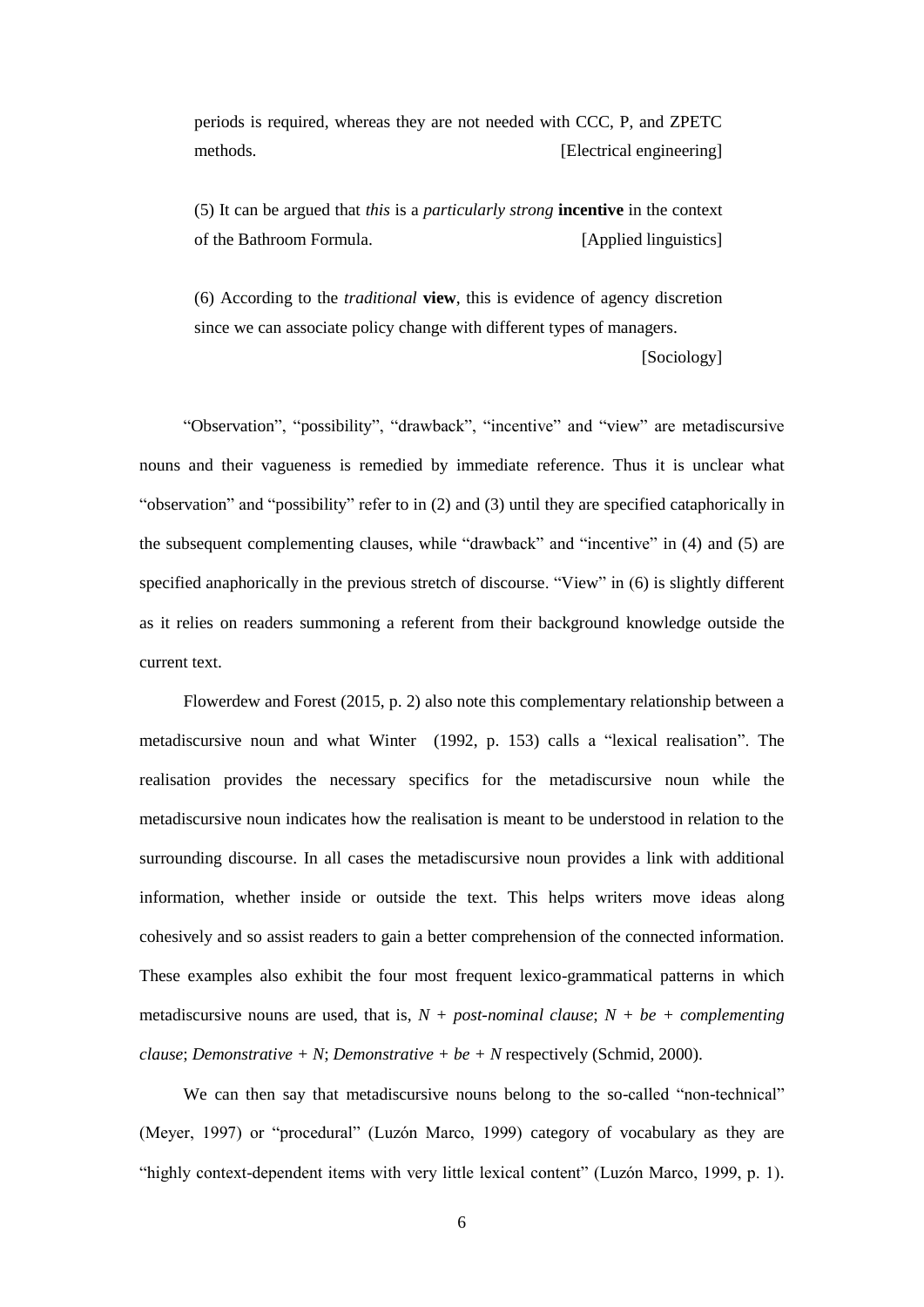Thus words like *fact*, *analysis* and *process* are more like function words and require specification. For example, the metadiscursive noun "analysis" in (7) below points to the information that the writer has already mentioned (underlined) and connects it with the ongoing sentence, assisting readers to make better sense of these pieces of information.

(7) the same values of Q could be obtained for small  $\varepsilon$ 1,  $\varepsilon$ 2 materials, and for large  $\varepsilon$ 1,  $\varepsilon$ 2 materials. This provides an alternative expression for polarizability. *This* **analysis** assumes the capillary occupies a uniform field, and as such, cannot be applied to any SRR with extended conductors formed from circular cross-section wire.

[Electrical engineering]

The same interactive work could equally be done by the single demonstrative pronoun "this", of course, indicating that "analysis" is not functioning as a lexical item with clear semantic meaning. It is, in fact, open to a range of interpretations which are only closed down by the underlined specification. Nation observes that such non-technical items are becoming more grammatical, metadiscourse-like and "delexicalised" as they "depend more for its meaning on what it does or refers to in the text than what it carries with it" (Nation, 2001, p. 212).

So, in this *interactive* dimension, metadiscursive nouns either refer backward, to "encapsulate" earlier material into the ongoing discourse, or forward to "prospect" forthcoming information (Sinclair, 1993). They work to signal the relationships between parts of the text and address the management of information flow. This interactive function reveals a writer's awareness of a participating audience and the ways the text must accommodate its probable knowledge, rhetorical expectations and processing abilities. The writer's purpose here is "to shape and constrain a text to meet the needs of particular readers, setting out arguments so that they will recover the writer's preferred interpretations and goals" (AUTHOR, 2005, p. 49).

In addition to these interative, cohesive-type functions, AUTHOR (2015) and Charles (2003, 2007) have also gone on to explore the stance-making functions of these nouns. Here,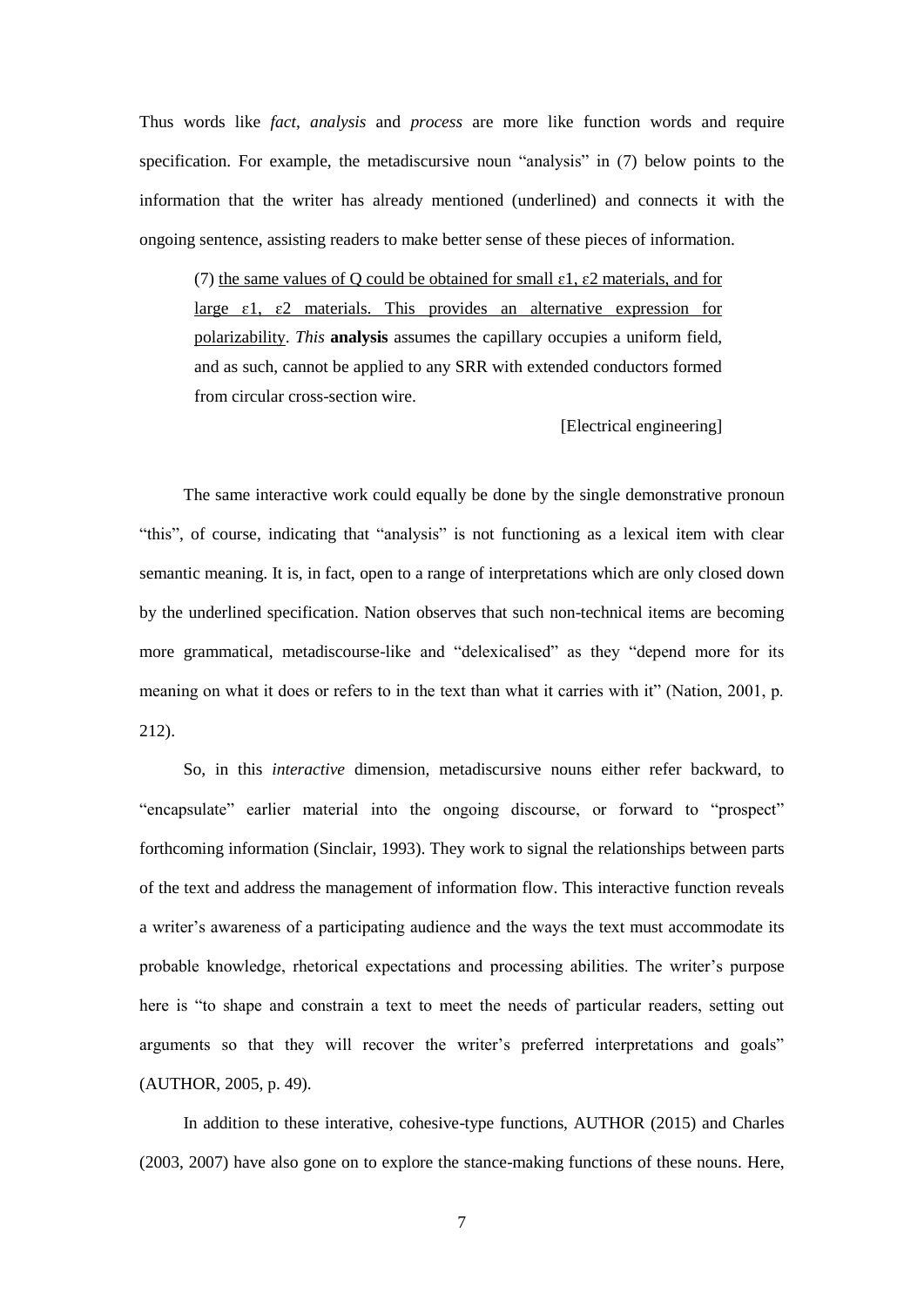metadisursive nouns work to convey a writer's authorial perspective on the content which the noun refers to. For example, "possibility" is used in sentence (3) as an alternative to, say, "phenomenon" or "fact" to label the subsequent proposition in a particular way as uncertain information rather than established actuality. Similarly, the writer in example (4) chose "drawback" to offer a negative evaluation of the PID controller described in prior sentences. Example (6) also reminds us how metadiscursive nouns can diretly address the reader, acknowledging their knowledge base and engaging them as discourse participants. In the *interactional* dimension, then, the writer's goal is "to make his or her views explicit and to involve readers by allowing them to respond to the unfolding text" (AUTHOR, 2005, p. 49). This is the writer's projection of community and exhibits the ways he or she conveys judgments, aligns with readers and responds to an imagined dialogue with them.

Clearly, the grammar is important here and syntactic patterns such as *metadiscursive nouns + be + complementing clause* allow speakers to introduce their attitude towards something "in a highly subtle way" (Schmid, 2000, pp. 310-312). We therefore dispute the idea suggested by Flowerdew (2015, pp. 29-30) such nouns constitute a single grammatical unit which can be easily substituted by alternatives "such as 'my hypothesis is that', 'my conclusion is that', 'my claim is that', or 'my promise is that'". By embedding the noun as topic/given information, the writer suggests that its meaning can be taken for granted (Schmid, 2000).

Metadiscourse nouns thus set up writer-reader interactions in texts in both interactional and interactive dimensions. *Interactive* features emphasise the 'reader-friendly' aspects of written text: "the primary direction of the interaction is from reader to writer" (Thompson and Thetela 1995, p. 104) as the writer predicts and responds to the reader's needs. The *interactional* element is where the writer decides "to bring their management of the unfolding of the text to the surface and to engage themselves and the readers explicitly in the process" (Thompson, 2001, p. 61). We will show that metadiscursive noun performs these two functions simultaneously when used in the " $N +$  post-nominal clause" pattern, which is the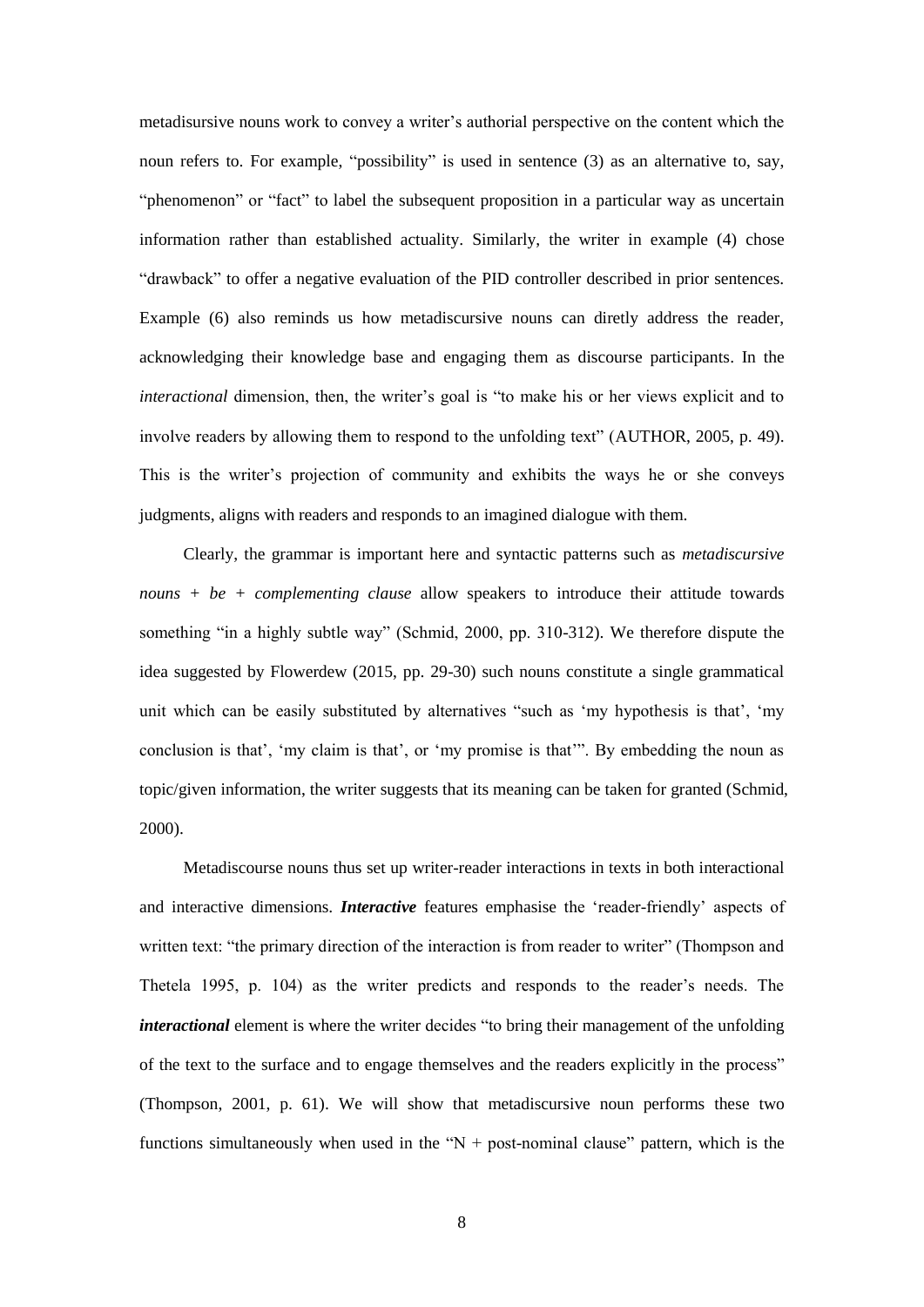focus of our study<sup>1</sup>. The noun is specified in the post-nominal content clause (Schmid, 2000; Downing & Locke, 2006), during which they interactively refer forward to the content of the clause and interactionally label the stance that writers take towards this content.

These types of noun have been found to be very frequent in academic discourse (Charles, 2003, 2007; Flowerdew & Forest, 2015; Gardner & Davies, 2013) and so have attracted considerable attention, albeit under a range of different names. For Halliday and Hasan (1976) they are *general nouns*, for Ivanič (1991) *carrier nouns*, for Francis (1986) *anaphoric nouns*, for Flowerdew and Forest (2015) *signaling nouns* and for Schmid (2000) they are *shell nouns*. As many of these labels suggest, however, authors have largely been concerned with the discourse-organizing, interactive functions of these nouns (see Benitez-Castro & Thompson, 2015, for a critical review of the literature). With the exception of Charles (2003, 2007) and AUTHOR (2015), their interactional dimension has been almost entirely unexplored. We remedy this in the following sections, attempting a characterisation which recognises both, beginning with a description of the study.

# **4. Study design, corpus and analysis**

l

In this study we illustrate the metadiscourse functions of these nouns by focusing on the most frequent lexico-grammatical pattern in which they occur: *metadiscursive noun + post-nominal clause* (Hunston & Francis, 1999; Schmid, 2000). The productivity of this pattern lies in the fact that it both facilitates cataphoric linkage (interactive function) and the expression of the writer's stance (interactional function), although Benitez-Castro & Thompson (2015) comment on the paucity of studies into the cataphoric use of these nouns. Focusing on this pattern also gives us a way to examine how these nouns function in the immediate within-clause context, since previous studies mainly explore the across-clause discourse-organizing functions of these nouns.

<sup>&</sup>lt;sup>1</sup> When occurring in other patterns they sometimes have exophoric referrence, engaging readers in the interactional domain by asking them to summon a referent from their background knowledge, and this is not considered interactive cohesion. In other patterns they therefore perform interactional roles only.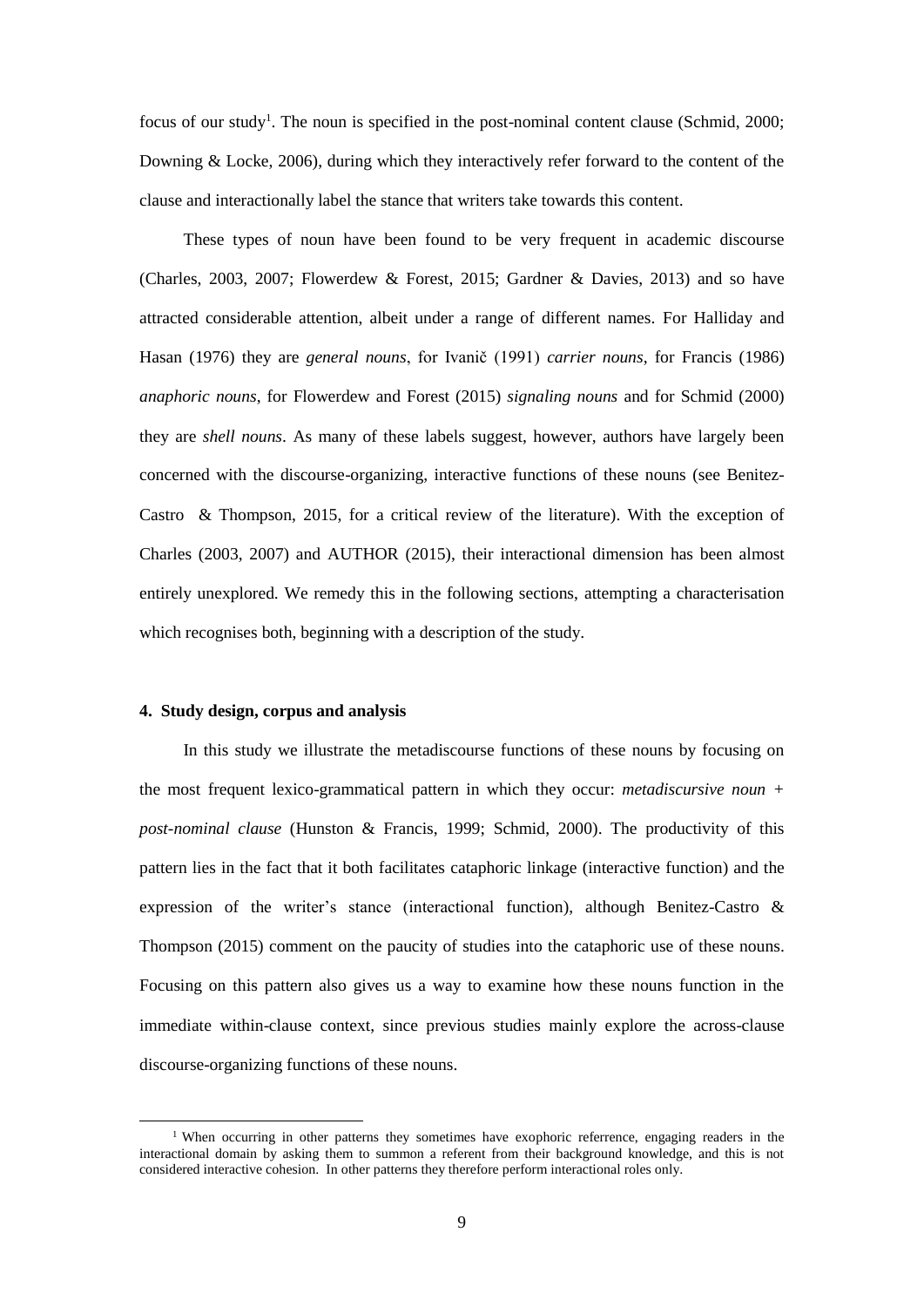In this pattern, a metadiscursive noun takes a nominal complement either in the form of a *that* clause (8), *to-infinitive* clause (9), *of-prepositional* clause (10) or *preposition-plus-wh* clause (11). In each case the complement lexically specifies the metadiscursive noun by semantic equivalence:

(8) The first study targeted several brand communities under the **assumption** that participants in these communities are highly involved consumers and likely to have relatively close ties to brands. [Marketing]

(9) These data led us to hypothesize that the apparently limited effects of MRP1/2 and RBP16 knockdown on mitochondrial RNA metabolism might be, at least in part, due to their **abilities** to perform some redundant functions in RNA editing and/or stability. [Biology]

(10) Criticisms of genre-based teaching include the potential **danger** of reifying the power structures in which genres are embedded.

[Applied Linguistics]

(11) An *alternative* **example** of how an SRR could be perturbed with a microfluidic capillary is shown in Fig. 2. [Electrical Engineering]

Thus the metadiscursive noun in this structure refers cataphorically to the propositional information provided in the post-nominal clause while the complement information specifies the meaning of the metadiscursive noun. "Assumption" in (8), for example, previews the proposition in its complement "participants in these communities are highly involved consumers and likely to have relatively close ties to brands" while also denoting the value the writer attributes to that idea

The study draws on a 1.2 million word corpus of 120 research articles, 20 from each of six disciplines (electrical engineering, medicine, cell biology, applied linguistics, marketing and sociology). These disciplines span the spectrum of academic practice from the hard physical sciences to the more rhetorical humanities and social sciences, with two articles randomly selected from ten international journals in each field. The corpus was part of speech tagged using *Tree Tagger* then searched for the *N that, N to-infinitive*, *N of-preposition* and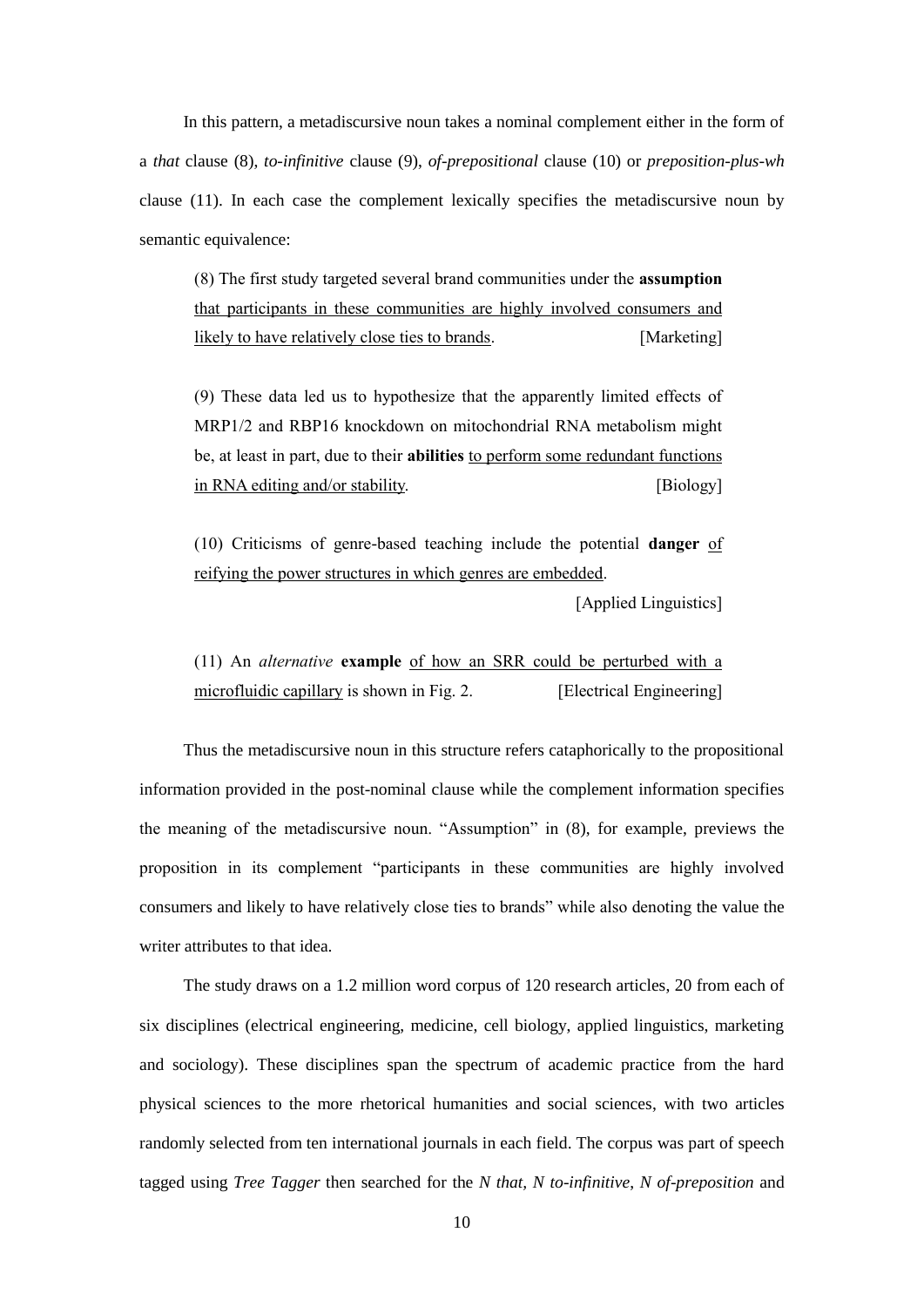*preposition-plus-wh* structures on the basis of syntactic information through regular expression query, using the concordance software *AntConc* (Anthony, 2014).

We further conducted a manual reading of concordance lines to improve the accuracy of the parsing and ensure all *Noun post-nominal* clauses had been identified. This also allowed us to consider tricky cases, such as "the evidence that cytFBPase could not be removed during immunoprecipitation". In this case, the post-nominal clause does not specify the content of what the evidence is but what the evidence proves. We decided, however, to follow Schmid (2000)'s practice of including such cases as "at the **time** that the prospective payment system was introduced". Although strictly grammatically speaking a relative clause with an adverbial gap, the post-nominal clause semantically specifies the "time", and "time" denotes how the author defines the piece of complement information.

In order to better understand what stance choices writers make in the interactional use of metadiscursive nouns, we created a functional categorization scheme through careful analysis of concordance lines and used this to code all the metadiscursive nouns using *MAXODAplus* (2012). The frequency of the metadiscursive nouns in different categories and of different post-nominal clausal patterns were counted and comparisons were made across different disciplines and among different complement patterns. Both authors then independently analysed a sample of nouns in the corpus to ensure we were counting the same things in the same way to facilitate replication by others (95% agreement).

# **5. A Categorization of Metadiscursive nouns**

After numerous independently conducted sweeps through the corpus, we produced the model presented in Table 2. This shows that metadiscursive nouns are functionally used to express how academic writers mark *entities*, describe *attributes* of entities and discuss the *relations* between entities.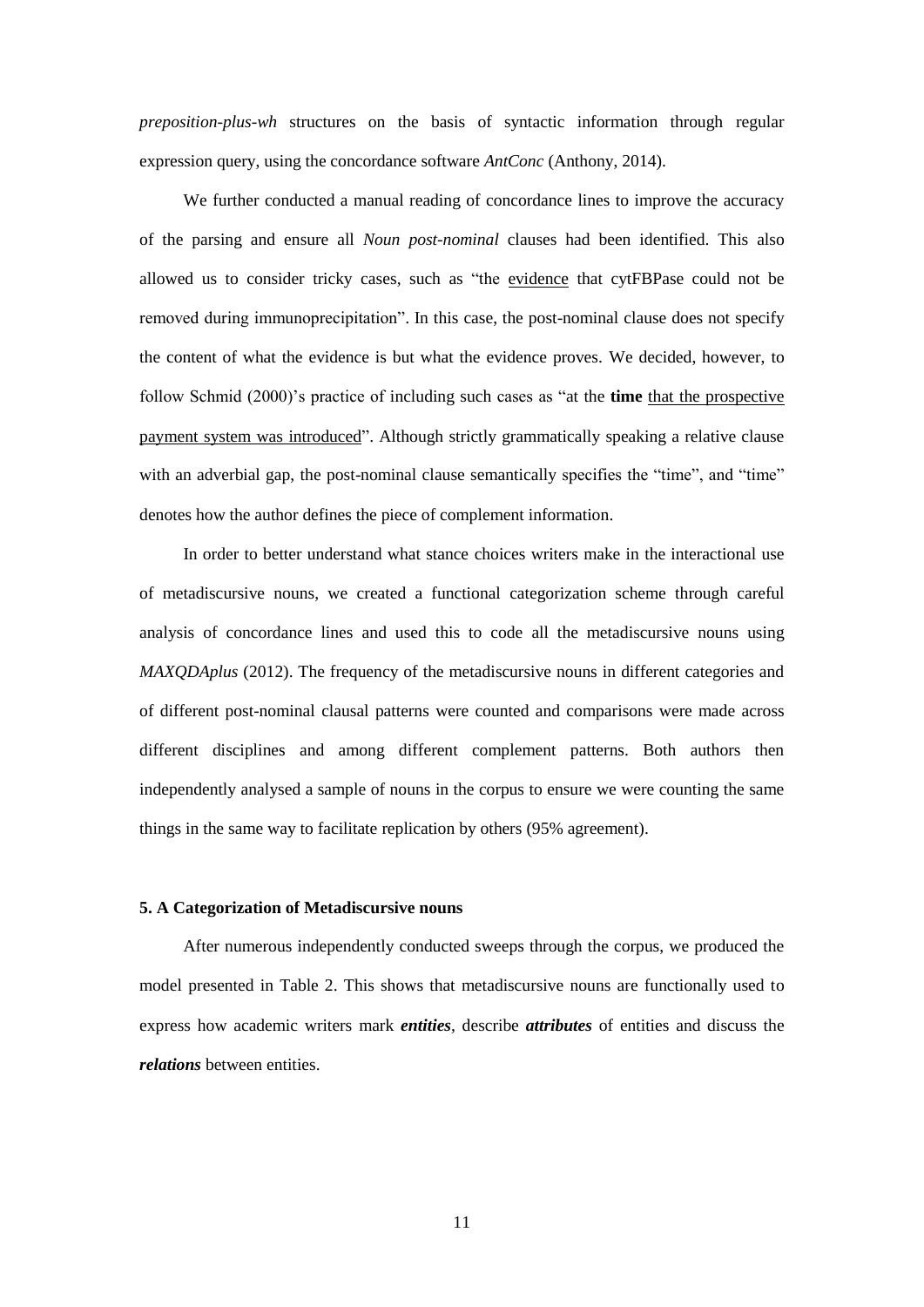| description<br><b>Entity</b>      |                                                                    | examples                                            |
|-----------------------------------|--------------------------------------------------------------------|-----------------------------------------------------|
| text                              | concrete metatext                                                  | report, paper, extract                              |
| event                             | events, processes, and<br>evidential cases                         | change, process, observation                        |
| discourse                         | verbal propositions and<br>speech acts                             | argument, claim, conclusion                         |
| cognition                         | cognitive beliefs and attitudes                                    | decision, idea, belief, doubt                       |
| <b>Attribute</b>                  | description                                                        | examples                                            |
| quality                           | traits that are admired or<br>criticised, valued or<br>depreciated | advantage, difficulty, value                        |
| manner                            | circumstances of actions<br>and state of affairs                   | time, method, way, extent                           |
| status                            | epistemic, deontic and<br>dynamic modality                         | <i>ability, capacity, possibility,</i><br>potential |
| <b>Relation</b>                   | description                                                        | examples                                            |
| cause-effect,<br>difference, etc. | cause-effect, difference,<br>relevance                             | reason, result, difference                          |

Table 2 Functional classification of metadiscursive nouns

Nouns which characterise **entities** do so by either conveying writers' judgement of texts, events, discourses or aspects of cognition. Nouns representing *texts* refer to metatext, or concrete instances of text, so that examples such as *report, paper* and *extract* are typical. **Event** nouns refer to either occurences of actions and processes or **mention of** evidential cases, with examples such as *change*, *process, attempt* and *observation* being frequently used. *Discourse* nouns describe verbal propositions and speech acts, such as *argument*, *claim* and *conclusion* while *Cognition* nouns concern beliefs, attitudes and elements of mental reasoning, such as *decision*, *idea*, *assumption* and *doubt*.

Nouns relating to **attributes** concern writers' evaluations of the quality, status and formation of entities. Thus those pertaining to *quality* assess whether something is admired or criticised, valued or depreciated, with assessments falling on a scale of plus or minus (e.g. good-bad and important-unimportant), typically involving nouns such as *advantage*, *difficulty* and *danger*. Nouns relating to *manner* describe the circumstances and formation of actions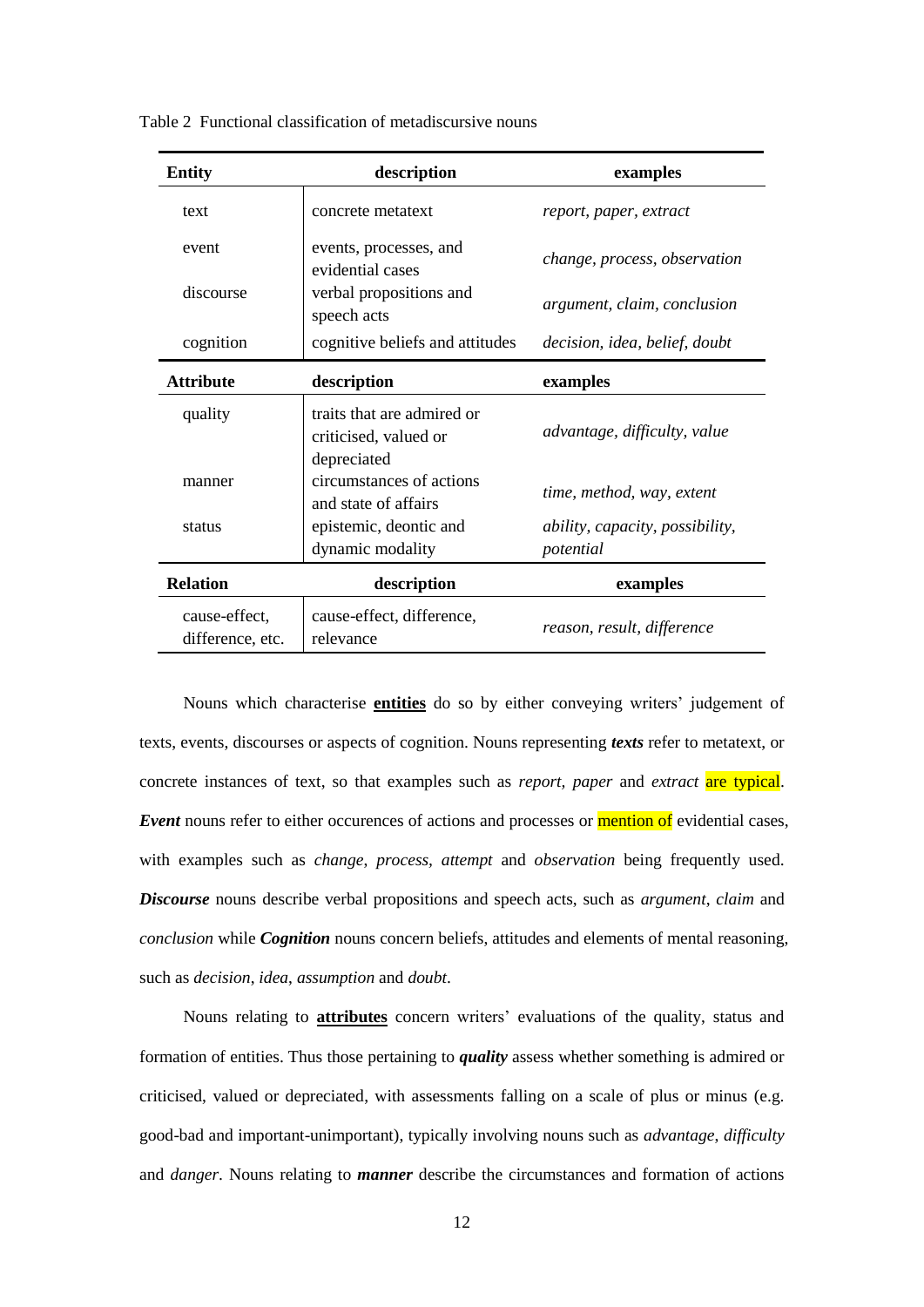and states of affairs. Examples such as *time*, *method*, *way* and *extent* depict either their dimensions in place and time, the way in which they are carried out or the frequency with which they occur. Metadiscursive nouns which concern *status* indicate the author's judgments of epistemic, deontic and dynamic modality (Palmer, 2001). Epistemic modality concerns possibility and certainty such as *likelihood* and *truth*; deontic modality relates to obligation and necessity such as *need* and *obligation*; dynamic modality describes ability, opportunity and tendency such as *ability*, *capacity*, *potential* and *tendency*.

Finally in our categorization, metadiscursive nouns are also used to encode how a writer understands the connection or relationship to information in a proposition, conveying **relations** such as *reason*, *result* and *difference*.

The model brings into focus how authors can use nouns to encode their subject matter, research processes, analyses and evaluations, all of which are central characteristics of academic work (Martin, 1976). It highlights how authors select metadiscourse nouns to orientate to different aspects of their research. For example, cognition nouns orient to writers' judgement of a proposition as a belief or attitude, while those in the status groups express an orientation towards the attributes of an entity. Thus we see that *belief* in (12) is functioning as a cognition rather than status noun as it does not concern the author's assessments of possiblity but how he characterises an attitude:

# (12) This denial might arise from a genuine **belief** that the dead are powerless.

## [Philosophy]

Similarly, a strictly semantic interpretation might classify *choice* in (13) as indicating the authors decion-making and so performing a cognitive role when considered out of context, rather than referring to the author's assessmnts of possibility. Thus an examination is needed, going beyond the immediate concordance lines of each noun, to look for the specifying content and identify what the writer seeks to express by each noun.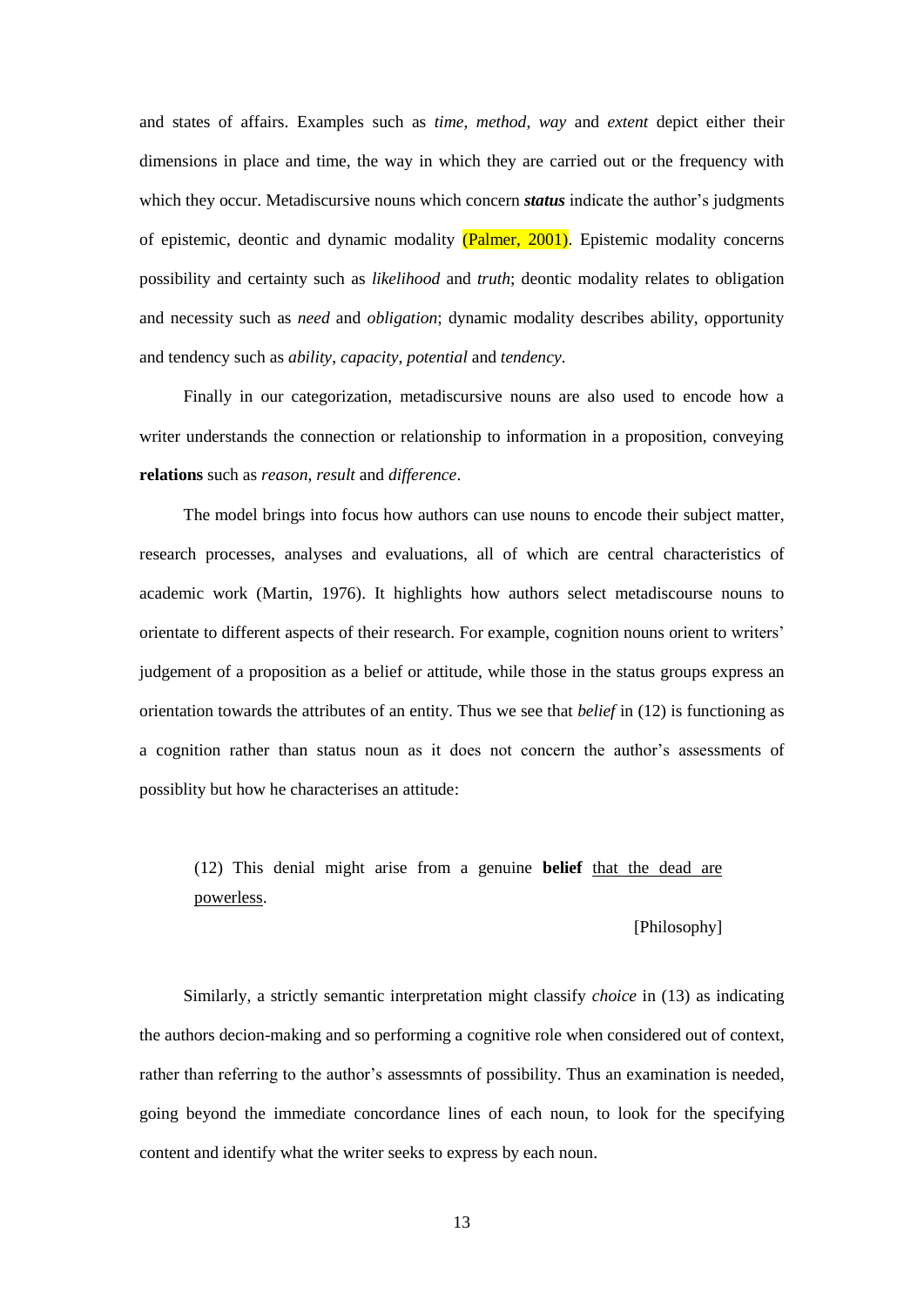(13) Whilst this might, at first sight, appear to include more than some within ANT would allow, it points to the **choice** of including the political, in a revised sense, within the very duality of the socio-natural commodity.

[Sociology]

The model, therefore, offers us a way to categorise the different stances that writers take up in their texts: describing how they define the information in the complement, what epistemic perspective they have and the kinds of affective attitudes they are taking towards the information. We believe this functional approach corrects an overemphasis on semantic interpretations found in other models (e.g. Schmid, 2000; Flowerdew & Forest, 2015), which classfiy affect-laden nouns in strictly definitional terms.

Our more functional view suggests instead that each instance of a metadiscursive noun should be examined in its lexico-grammatical context rather than classifying it by semantic meaning alone. For one thing, this allows us to differentiate between epistemic judgments of status and assertions of actualities, a distinction which is often problematic for previous classifications. For example, Flowerdew and Forest's (2015) six category model includes three groups called *facts* (e.g. results), *modal facts* (e.g. possibility), and *circumstantial facts* (e.g. way). It is not entirely clear from this, however, how actual items are can be reliably distinguished in practice. The noun *fact* itself is always put into the facts group, presumably in recognition of its objective characterisation of an actual, cast-iron verifiable, state of affairs although it is frequently used to express the author's epistemic certainty. It seems to us, for example, that the authors are taking very different stances in these two statements:

(14) These subjects too learned less readily than controls in spite of the **fact** that the postulated 'interfering' response should actually have proved facilitatory in this case.

[Applied linguistics] (15) we decided to determine a threshold of tHcy based on the **fact** that low CBS and low PON1 activities are atherogenic.

[Medicine]

14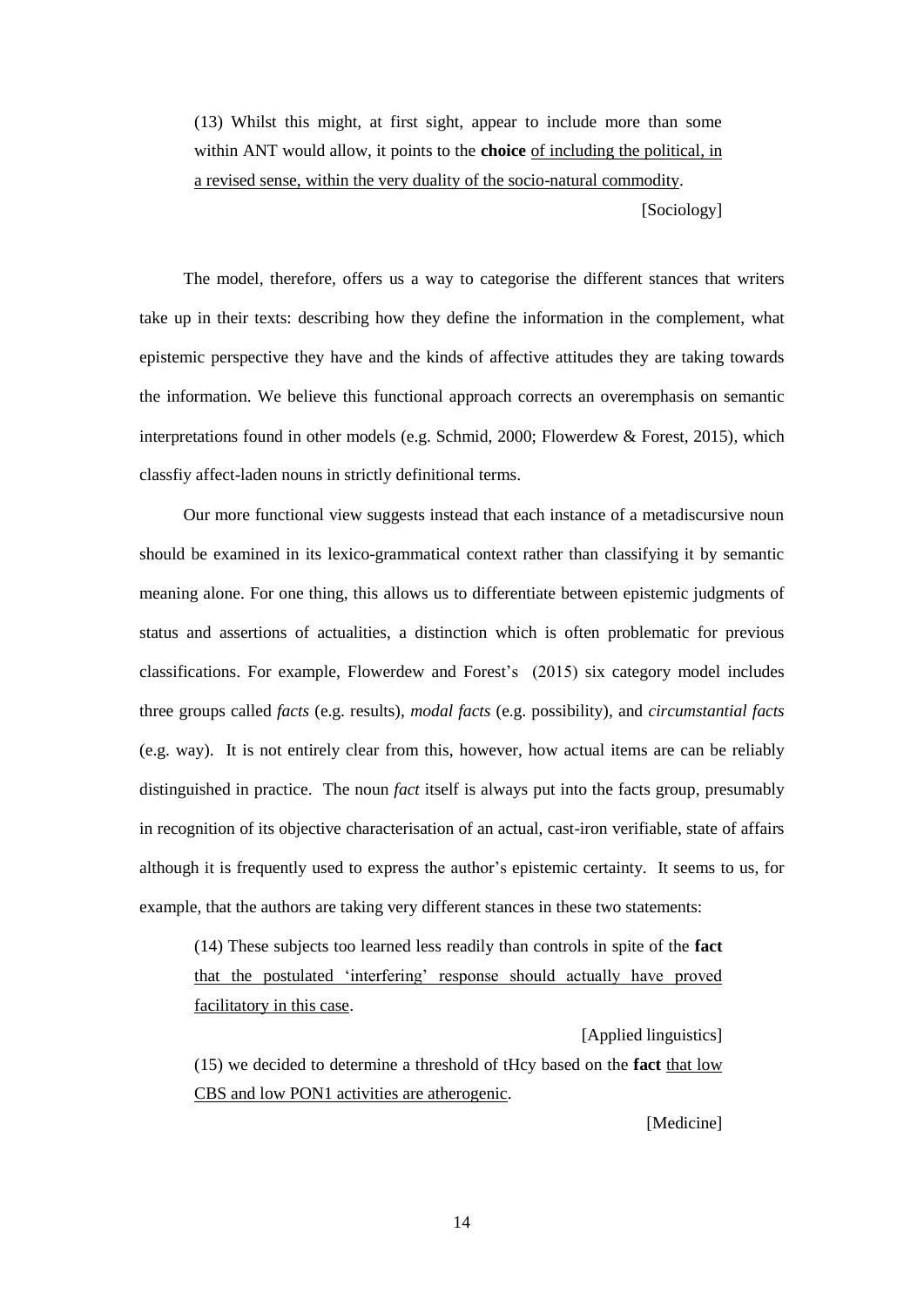In (14) the author is presenting a clear assertion of what he sees to be the truth of a finding, claiming that something actually *happened* while in (15) the author is simply offering a description of medical evidence. The use of "in spite of" in (14) signals that "the fact that" marks a contrast with the background information in the main clause; it is an evaluative use of the phrase which presents an assessment of a finding as a taken-for-granted assumption. At the same time it boosts the new finding by underlining the contrast and so highlighting it as opposed to an alternative outcome. In (15), on the other hand, the writer is portraying what has been established in medical experiments rather than asserting its truth.

These are admitedly tricky issues in discourse analysis which have taxed better minds than ours (e.g. Lyons, 1977; Palmer, 2001) and anaysts will likely continue to struggle with them into the future. However, in resolving whether *the fact that* should be interpreted as indicating the author is representating reality or expresing a judgment of certainty, that is whether it concerns an event or an attribute in our terms, we follow Labov (1972: 381) in appealing to potential comparisons. For him (as for Thompson & Hunston, 2000: 13) fact marks an evaluation when a reference in a statement is compared to or contrasted with background information or values as here:

(16) Swan's description of the teacher's role *ignores* the **fact** that TBLT can include a pre-task and post-task phase, where opportunities arise for the explicit teaching of language.

## [Applied linguistics]

The verb *ignore* before *the fact that* clause here signals the author is contrasting "Swan's description of the teacher's role" and "TBLT can include a pre-task and post-task phase", thus suggesting an epistemic interpretation of the phrase. *Fact* here presents the writer's judgment of truth value status of an entity rather than an assertion of verifiable evidence, persuading us to categorise it in the status group.

Having discussed the model and its potential classificatory advantages, we now go on to look at the metadicoursive role of these nouns.

### **6. The freqeuncy and functions of metadiscursive nouns**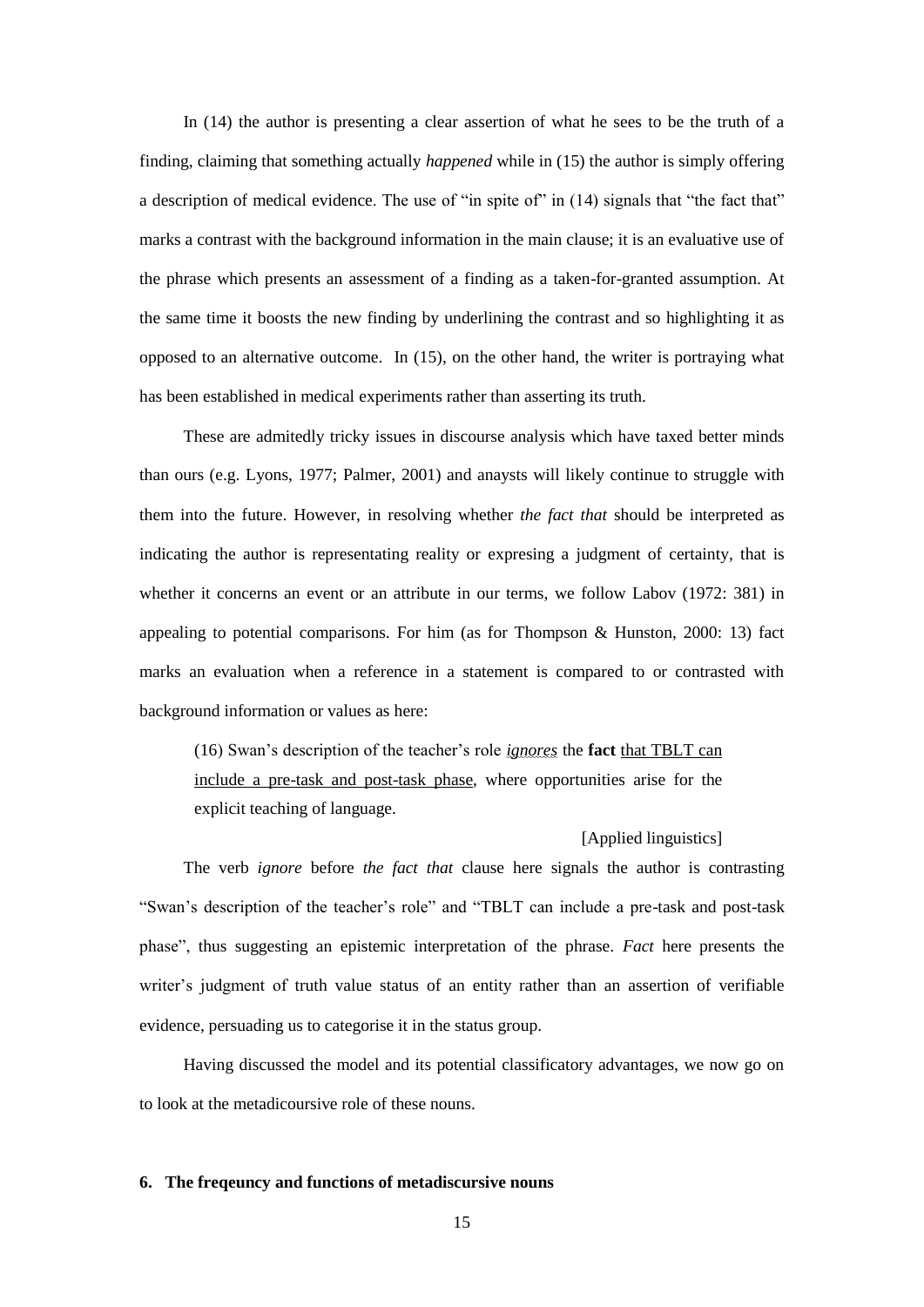We identified 2,245 occurrences of metadiscursive nouns in *Noun post-nominal* clauses in the corpus, an average of 19 cases per article. Metadiscursive nouns occurred significantly more often in soft than hard fields, as Table 3 shows, with 1,867 cases in applied linguistics, marketing and sociology, averaging 25.7 per 10,000 words, and 378 cases in electrical engineering, medicine and biology, averaging just 7.6 per 10,000 words (*log Likelihood* = 50.45,  $p < 0.001$ ). In other words, some 83% of all metadiscursive nouns occur in the more discursive soft fields.

|                | App<br>ling | <b>Markt</b> | <b>Soc</b> | Elec<br>eng | Med   | Bio   |
|----------------|-------------|--------------|------------|-------------|-------|-------|
| Metadiscursive | 715         | 593          | 559        | 102         | 142   | 134   |
| nouns          | (30.9)      | (23.5)       | (22.9)     | (7.5)       | (9.1) | (6.4) |

Table 3 Distribution of metadiscursive nouns by discipline (per 10,000 words)

The relative absence of metadiscursive nouns in the natural sciences suggests a less discursive and overtly persuasive discourse. The sciences rely far more on the generally assumed validity of certain lab procedures and prior research findings to support new claims. Nouns tend to be more technical and discplinary specific, fully lexicalised within each field and with fixed meanings and no general purpose counterparts (Flowerdew & Forest, 2015, p. 94). We turn next to expand on our discussion of interactive and interactional roles of metadiscursive nouns

# **6.1 Interactive functions: cohesion and coherence**

The interactive function refers to the author's anticipation that the reader will need some textual assistance to navigate the text. The reason we find so many metadiscursive nouns performing interactive work in the soft fields is because scholars here are more inclined to step into their texts to explicitly organise their discourse and set up expectations for the reader of what is to come. The following examples show something of this authorial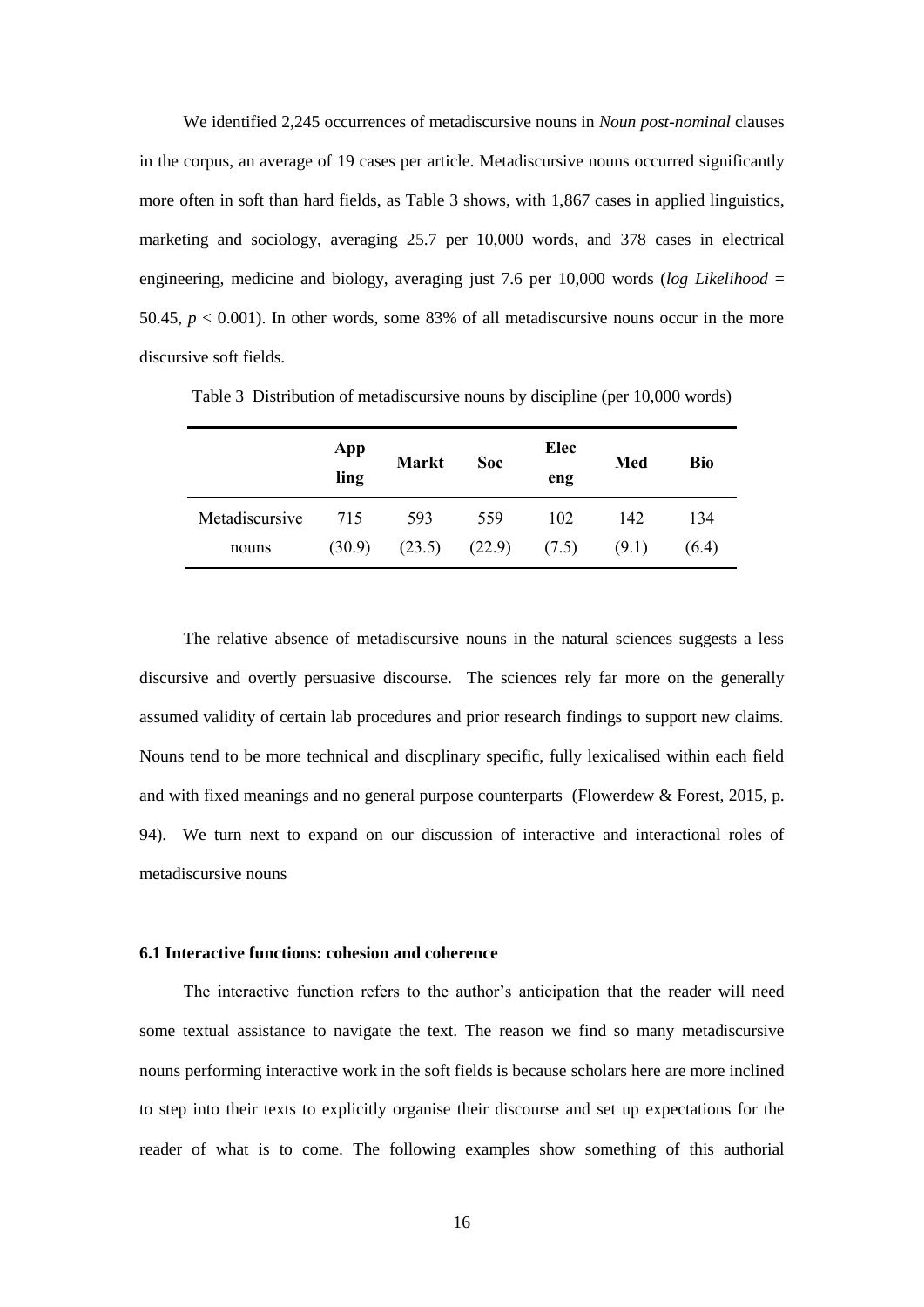intervention to guide readers through the argument, informing them of the *possibility*, *motivation* and *belief* of referents that will become clear in the following clause.

(17) we cannot rule out the **possibility** that only those participants who felt especially comfortable defending a moral decoupling argument selected this strategy.

[Marketing] (18) students reflected on their achievement of goals and evaluated their **motivation** to keep on improving their writing ability by setting new goals.

[Applied linguistics]

(19) these graves obscure the racial story of the land belonging exclusively to the Jewish people, represented by the **belief** that ancient remains will authenticate only the Israelis' narrative of history.

[Sociology]

The author here is actively engaging the reader, excercising agency by informing readers of "how information can be tracked in the text" (Dahl, 2004: 1820). This is particularly important as regards the discursive nature of the soft disciplines which are typically characterised as relatively "loosely-knit academic communities" (Becher & Trowler, 2001: 33) with less clearly defined and agreed disciplinary problems than the sciences. Researchable problems are less precisely defined and there are diverse and varied audiences. It is likely, therefore, that "the criteria the audience will apply are not clear-cut and universal, nor is it certain what intellectual framework they will bring to the reading" (Bazerman, 1988, p. 34). Thus the use of metadiscursive nouns in the above examples help to establish a frame of reference and guide readers regarding the grounds for and interpretations of further claims.

The hard sciences, in contrast, tend to be more "convergent and tightly knit" "urban" fields (Becher & Trowler, 2001) so research is conducted along more recognisable pathways with broadly accepted methds and paradigms. Research exchanges are conducted within reasonably agreed boundaries of knowledge and defined ways of seeing the world, where a more homogeneous audience is able to see implicit cohesion of texts by virtue of their "craft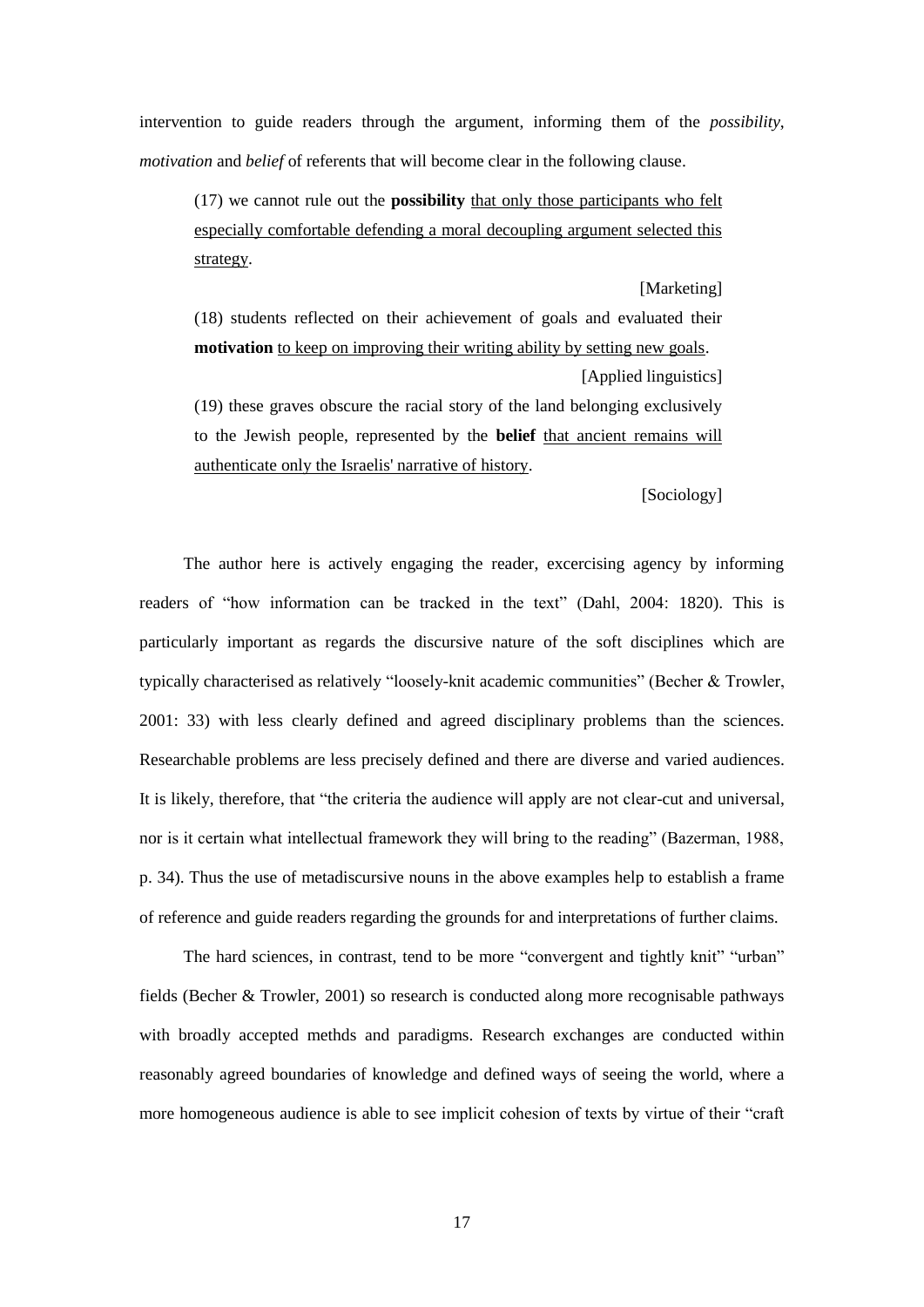skills in the specialized discourse" and "tacit knowledge from their daily work" rather than explicitly marked lexical relations (Myers, 1991, p. 6).

In the interactive dimension, metadiscursive nouns also help to create logical coherence from discoursal cohesion, shaping texts to what readers will find most familiar, plausible and persuasive. If we look back to (19), for example, the author's *belief* sets up prospective reference to the information that follows in the post-nominal clause, creating a cohesive stretch of discourse. At the same time, the author is seeking to ensure that readers find this cohesive flow of information logical and coherent. According to Halliday and Matthiessen (2014), the "logico-semantic relation" (logical and coherence relations) across clauses typically is developed through projection and expansion. *Projection* refers to the representation of ideas, what is thought (20), and locutions, what is said (21).

(20) The **idea** that energy efficiency allows the dematerialization of growth enables Giddens to avoid extending his critique of 'productivism' (or what he calls in Politics the 'fetish of growth') to an endorsement of environmentalists' calls for a 'no-growth society'.

[Sociology]

(21) These findings support *our* **argument** that moral decoupling does not threaten one's moral self-regard because it does not involve implicitly forgiving immoral actions.

## [Marketing]

In terms of *expansion*, one clause either "elaborates" on the meaning of another through specification or clarification (22), "enhances" the meaning of another by reference to manner, cause or condition (23), or "extends" the meaning of another by addition, replacement, or alternative (24).

(22) we decided to … determine a threshold of tHcy based on the **fact** that low CBS and low PON1 activities are atherogenic.

[Medicine]

(23) The structure modifies the electric field distribution and the channel potential in a **way** that beyond saturation, any additional variation in the drain to source voltage is absorbed under metal gate M2.

[Electrical engineering]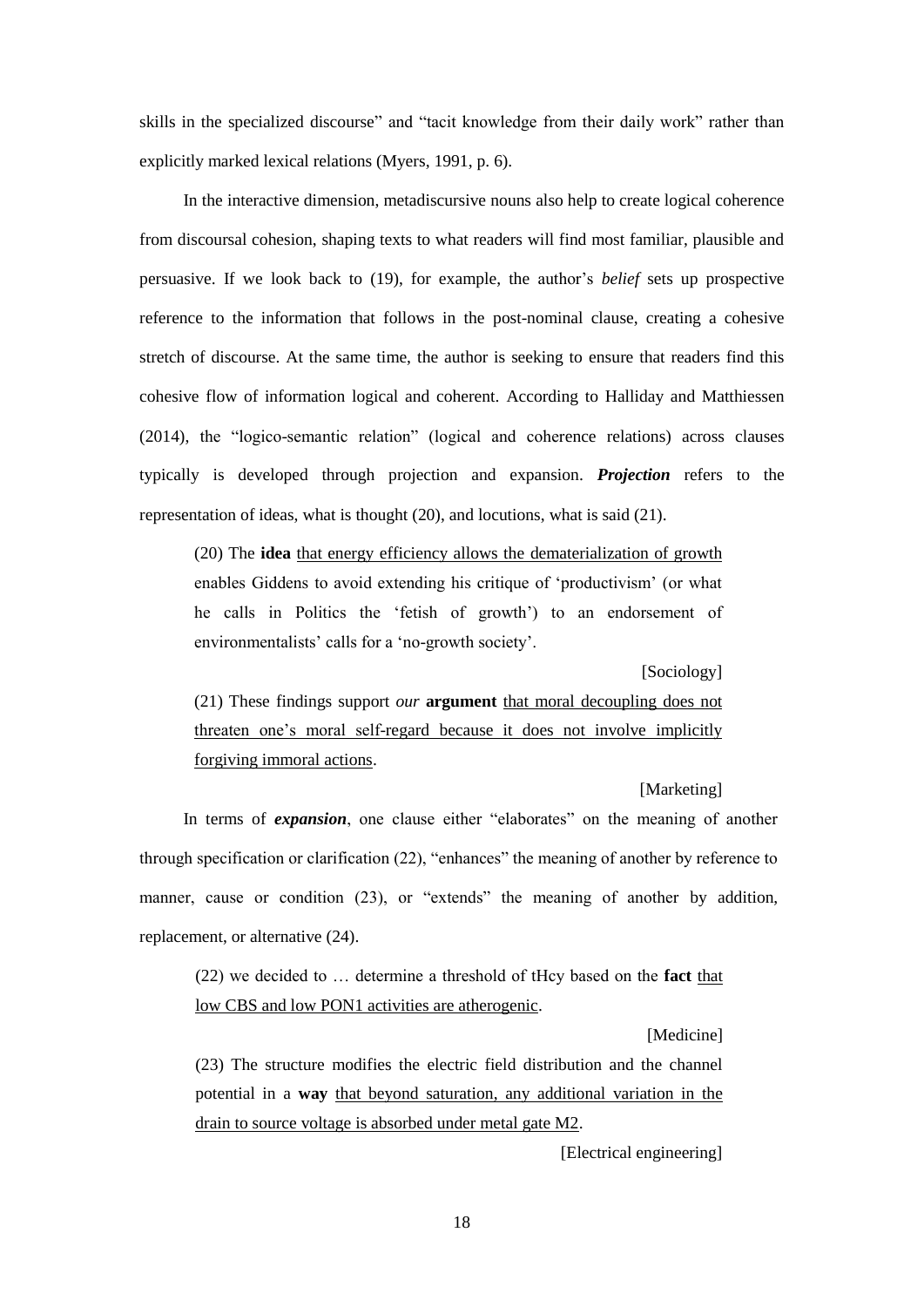(24) following an assessment, agreement is generally preferred to disagreement, with the **exception** of when an individual makes a negative assessment of themselves, such as 'I'm so useless', when disagreement is preferred.

# [Applied linguistics]

Notions of projetion and expansion are useful to understanding the functioning of metadiscursive nouns because they help us to see the operation of authorial decision-making. It allows us to interpret (19) above, for example, "the **belief** that ancient remains will authenticate only the Israelis' narrative of history", as a case of projection, conveying an *idea*, and to undestand this choice as rhetorical since the writer could have chosen expansion (by using a metadiscursive noun such as *fact*). In this case it may have seemed more effective to the writer to present the information as a "figure of sensing" rather than a "figure of being" (Halliday & Matthiessen, 1999, pp. 210-212). This projection of ideas also helps to explain why *belief* is classified as cognition rather than epistemic status in our categorisation.

Our functional categorisation can also suggest how metadiscursive nouns help formulate the logical and coherence relations with the referent that follows in the postnominal clause. For instance, discourse and cognition nouns are cases of projection, event nouns are indicative of expansion by elaboration, and the nouns in the manner group are expanded in the enhancement in the referent content. Table 4 summarises the distribution of projection and expansion found in the texts of different disciplines, with a rough mapping of relations between metadiscursive nouns and their content clauses. As we can see, both projection and expansion are used substantially more by writers in the soft sciences, indicating the greater investmemt such writers need to make in establishing rhetorical connections. The most significant differences lie in the projection of cognitive beliefs and propositional elaboration ( $LL = 19.06$ ,  $p < 0.001$ ;  $LL = 26.15$ ,  $p < 0.001$ ).

Table 4 Coherence relations across disciplines (per 10,000 words)

19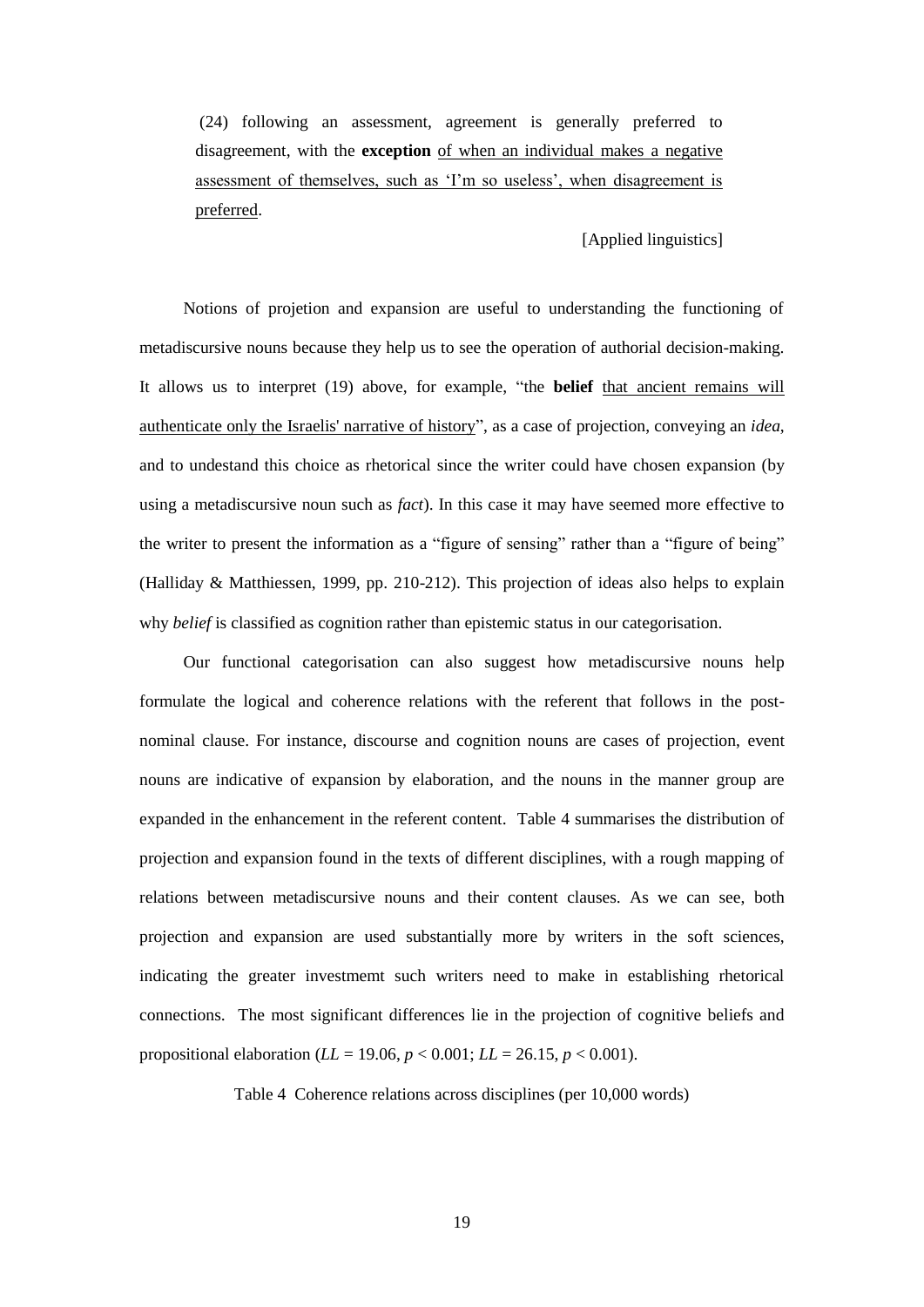| Logico-<br>coherence<br>relation | <b>Functional</b><br>category | App<br>ling | <b>Markt</b> | <b>Soc</b> | Elec<br>eng | Med | <b>Bio</b> |
|----------------------------------|-------------------------------|-------------|--------------|------------|-------------|-----|------------|
| Projection                       |                               | 9.3         | 8.5          | 7.7        | 1.0         | 1.8 | 1.4        |
| locution                         | discourse                     | 1.9         | 1.2          | 1.6        | 0.0         | 0.4 | 0.2        |
| idea                             | cognition                     | 7.4         | 7.3          | 6.1        | 1.0         | 1.4 | 1.2        |
| <b>Expansion</b>                 |                               | 22.1        | 15.0         | 15.2       | 6.6         | 7.2 | 5.2        |
| elaboration                      | event, status,<br>quality     | 16.2        | 11.8         | 8.5        | 4.2         | 4.4 | 4.0        |
| extension                        | relation                      | 0.7         | 0.5          | 0.2        | 0.4         | 0.5 | 0.1        |
| enhancement                      | manner                        | 5.2         | 2.7          | 6.5        | 2.0         | 2.3 | 1.1        |

The projection of ideas is more frequent in the humanities and social sciences as explicit interpretation, speculation and complexity are more commonly accepted as legitimate routes to understanding (AUTHOR, 2004). The machinery of knowledge-making largely lies in theoretical reasoning and "codified beliefs" (Bazerman, 1988, p. 126), which values the representation of beliefs and perceptual reasoning. These extracts give some flavour of this:

(25) Theoretical work (e.g., Engers and McManus, 2007, Ettinger, 2003 and Goeree et al., 2005) has investigated the properties of different formats of charity auctions under the **assumption** that bidders care about the charity's revenue. [Marketing]

(26) Shared category membership builds trust through previously held **beliefs** about how members of the category will behave (Tajfel and Turner, 1986). [Sociology]

Because the social sciences deal with issues more subject to contextual and human caprice than those studied in the hard sciences, authors frequently add a "descriptive gloss" (Halliday & Matthiessen, 2014, p. 464) to their accounts. As the examples below show, this propositional elaboration may either exemplify the argumentative grounds of the discussion (27), clarify interpretative variation (28) or specify an alternative possibility of events (29).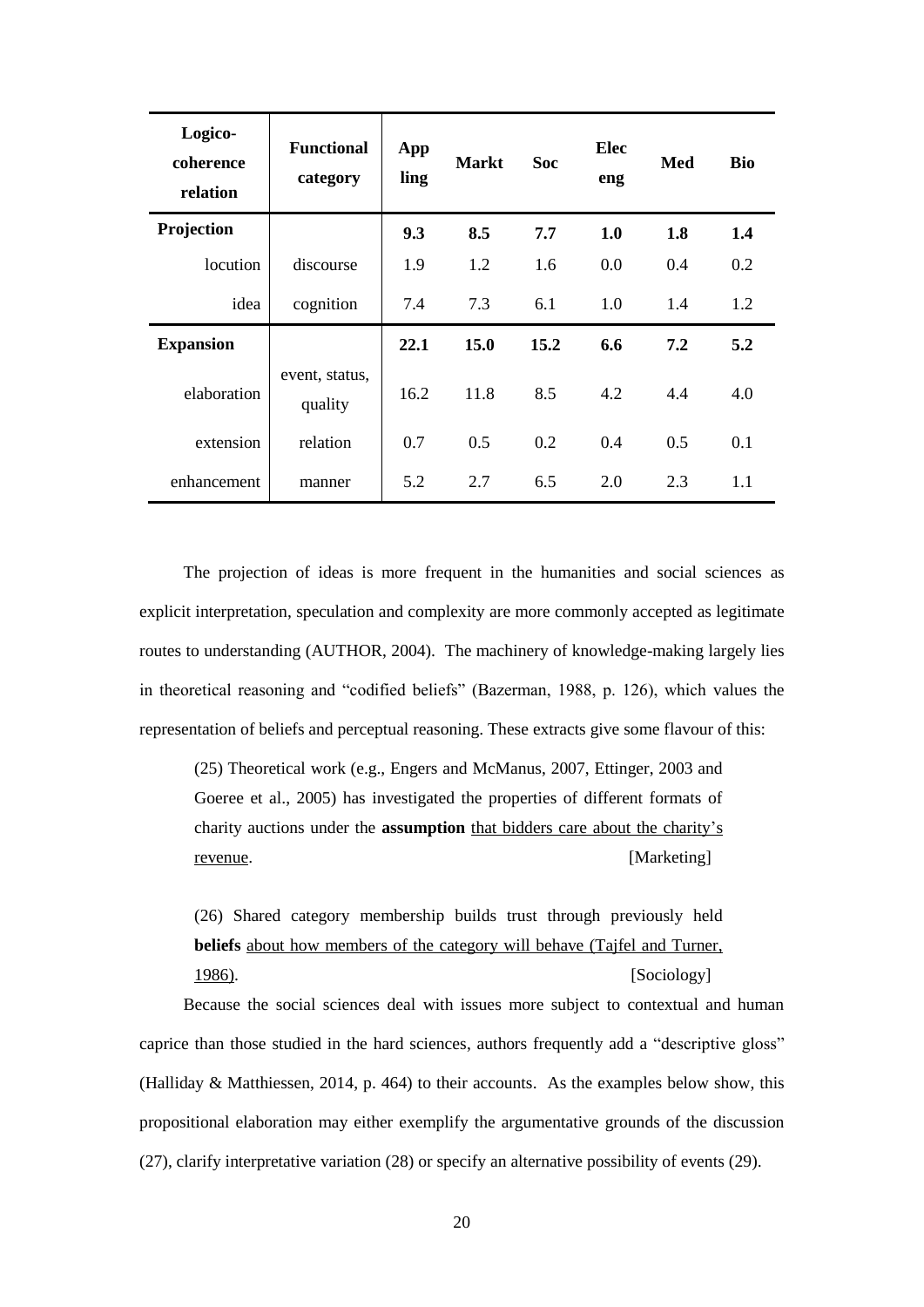(27) Thus, we provide another **example** of how the social processes responsible for crime control and crime itself are intertwined.

[Sociology]

(28) following an assessment, agreement is generally preferred to disagreement, with the **exception** of when an individual makes a negative assessment of themselves, such as 'I'm so useless', when disagreement is preferred. [Applied linguistics]

(29) For example, it can be used to represent Fournier (1998) consumer brand relationship typology because it allows for the **possibility** that different configurations of relationship dimensions result in different consequences depending on how the relationship is formed. [Marketing]

Propositional elaboration thus helps to strengthen arguments and so make them more persuasive to a particular community of readers. In contrast to the predominance of propositional elaboration in the soft sciences, extension and enhancement are slightly more balanced across discplines (e.g. AUTHOR, 2007). Sociology and applied lingusitics employ propositional enhancement to a greater extent, perhaps reflecting a greater need to augment detail in argument, but clearly all fields have a need for precision.

In sum, metadiscursive nouns are part of an author's rhetorical armoury, allowing them to express judgements and assessments while recognizing readers' prior knowledge, possible comprehension difficulties and need for interpretative guidance. The writers' efforts to interweave ideas, organize propositional information and create a cohesive flow of information, moreover, is closely related to a discipline's argumentation practices and beliefs about knowledge. In their interactive role, then, metadiscursive nouns contribute to "a theory of experience in conventionally coherent ways" (AUTHOR, 2004, p. 116).

# **6.2 Interactional dimension: stance and judgement**

The interactional dimension concerns the expression of viewpoints and engagement with readers. Here metadiscursive nouns indicating the writers' stance towards entities were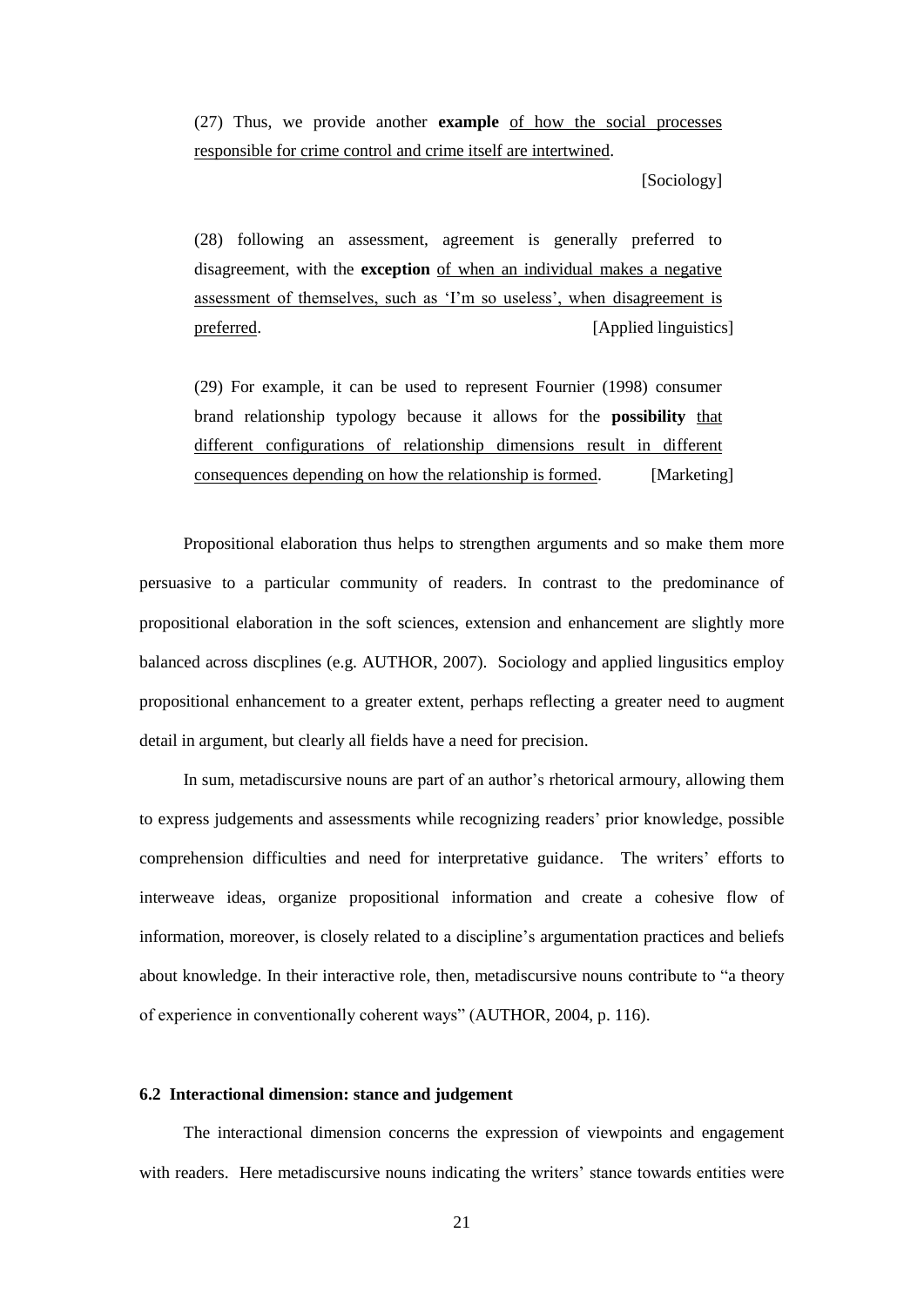the most common overall with the most frequent sub-category being that relating to cognition, describing the beliefs, attitudes and reasoning, comprising 25.5% of all metadiscursive nouns. Within the *attribute* category, authors' judgements most often concerned the status of referents, commenting on the certainty or necessity of something, with 21.6% of all metadiscursive nouns. Those expressing a stance by taking a view of the elements of manner attributes, showing the author's assessments of the contribution of these factors to the matter under study, comprise 17.8% of nouns. Nouns referring to texts and relations were used least of all. Table 5 summarizes these counts.

| <b>Categories</b> | Total no.<br>of items | Items per 10,000<br>words | % of total<br>nouns |  |
|-------------------|-----------------------|---------------------------|---------------------|--|
| <b>Entity</b>     | 1148                  | 9.4                       | 51.1                |  |
| texts             | 20                    | 0.2                       | 0.9                 |  |
| events            | 432                   | 3.5                       | 19.2                |  |
| discourse         | 123                   | 1.0                       | 5.5                 |  |
| cognition         | 573                   | 4.7                       | 25.5                |  |
| <b>Attribute</b>  | 1063                  | 8.7                       | 47.3                |  |
| quality           | 178                   | 1.4                       | 7.9                 |  |
| status            | 486                   | 4.0                       | 21.6                |  |
| manner            | 399                   | 3.3                       | 17.8                |  |
| <b>Relation</b>   | 34                    | 0.3                       | 1.6                 |  |
| <b>Totals</b>     | 2245                  | 18.8                      | 100.0               |  |

Table 5 Overall frequency of different types of metadiscursive nouns

These frequencies and types of metadiscursive nouns were not evenly distributed across disciplines, however, as can be seen in Table 6. When defining research entities, the soft fields generally use more cognition types while the hard sciences employ more event types, albeit at much lower frequencies. These different choices are not, of course, random but represent clear disciplinary preferences. Event nouns are closely related to real world activities, or empiricism, and cognition types to interpretive rationality, indicating different modes of knowing and sources of knowledge in the disciplines (Chafe & Nichols, 1986).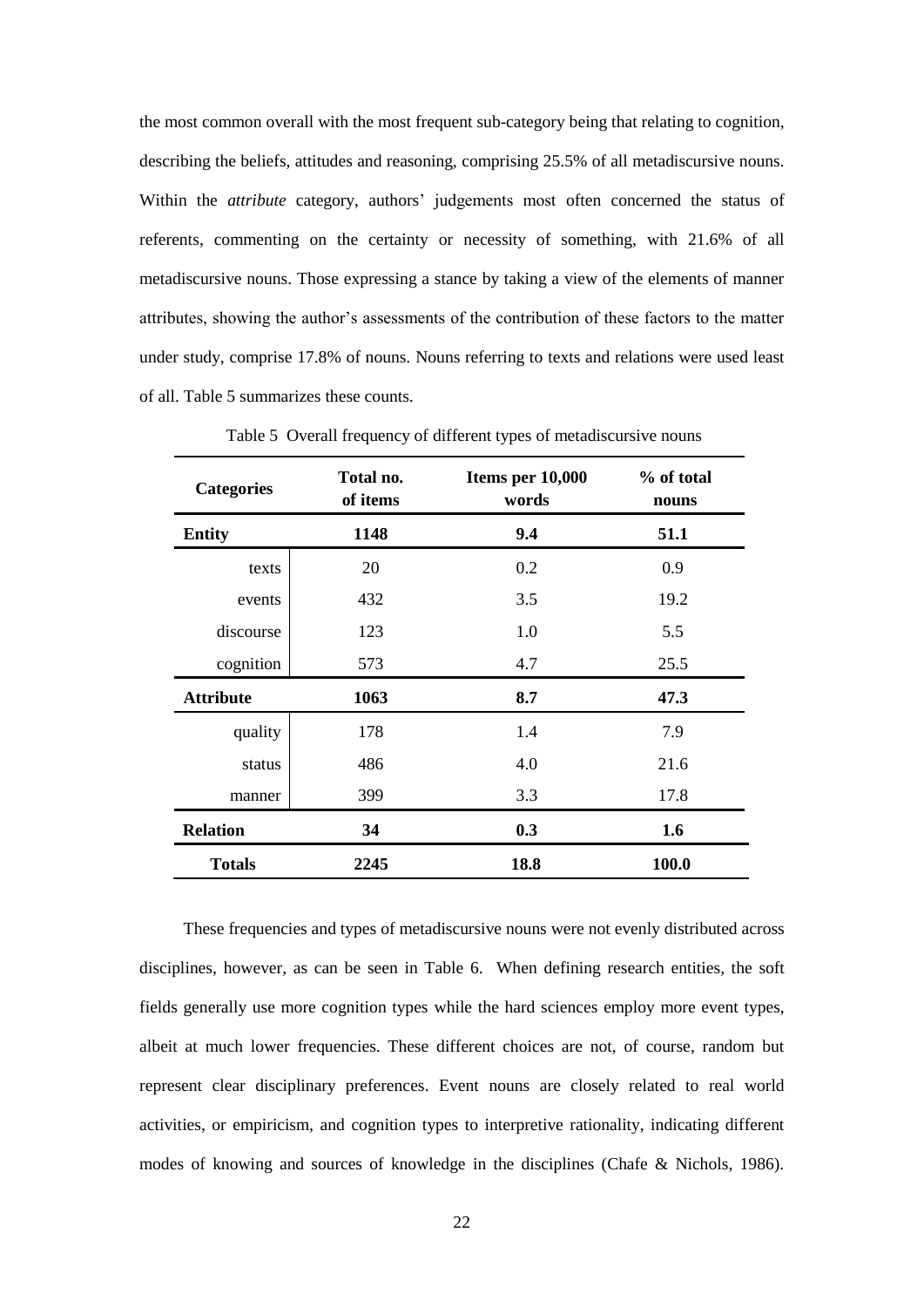Thus the soft knowledge domains rely to a much greater extent on cognitive interpretation and the construction of theoretical modes of understanding than the hard sciences. In contrast, the hard sciences create knowledge based on empirical evidence and the creation of facts through experimentation and replication (e.g. Becher & Trowler, 2001). The distribution of metadiscursive nouns thus not only indicates the different stances writers take towards arguments but also suggests something of the knowledge construction practices of their fields.

| per 10,000<br>$(\%$ of total) | <b>App ling</b> | <b>Markt</b>   | <b>Soc</b>     | Elec eng      | Med           | <b>Bio</b>    |
|-------------------------------|-----------------|----------------|----------------|---------------|---------------|---------------|
| <b>Entity</b>                 | 16.4<br>(52.9)  | 12.6<br>(53.6) | 12.1<br>(52.8) | 2.7<br>(35.5) | 4.0<br>(44.4) | 2.9<br>(44.6) |
| texts                         | 0.2             | 0.2            | 0.2            | 0.0           | 0.3           | 0.0           |
| events                        | 6.9             | 3.9            | 4.2            | 1.7           | 1.9           | 1.6           |
| discourse                     | 1.9             | 1.2            | 1.6            | 0.0           | 0.4           | 0.2           |
| cognition                     | 7.4             | 7.3            | 6.1            | 1.0           | 1.4           | 1.1           |
| <b>Attribute</b>              | 14.3<br>(46.1)  | 10.5<br>(44.7) | 10.2<br>(44.5) | 4.7<br>(63.2) | 5.0<br>(55.6) | 3.6<br>(55.4) |
| quality                       | 2.7             | 2.0            | 1.1            | 1.2           | 0.6           | 0.4           |
| status                        | 6.7             | 6.2            | 3.2            | 1.6           | 2.1           | 2.1           |
| manner                        | 4.9             | 2.3            | 5.9            | 1.9           | 2.3           | 1.1           |
| <b>Relation</b>               | 0.3<br>(1.0)    | 0.4<br>(1.7)   | 0.6<br>(2.6)   | 0.1<br>(1.3)  | 0.0<br>(0.0)  | 0.0<br>(0.0)  |
| <b>Totals</b>                 | 31.0<br>(100)   | 23.5<br>(100)  | 22.9<br>(100)  | 7.5<br>(100)  | 9.0<br>(100)  | 6.5<br>(100)  |

Table 6 Metadiscursive noun*s* across disciplines per 10, 000 words (% of total)

The almost complete absence of discourse types of metadiscursive nouns in the sciences shows a reluctance to build claims through reference to the text or to the argument. We might also add here that compared with other soft knowledge fields, applied linguistics is much closer to the sciences in its preference for stance-taking which is oriented towards events, indicating a greater involvement in empirical and applied research than business and sociology. So we find *observation* and *instance* used repeatedly, as here: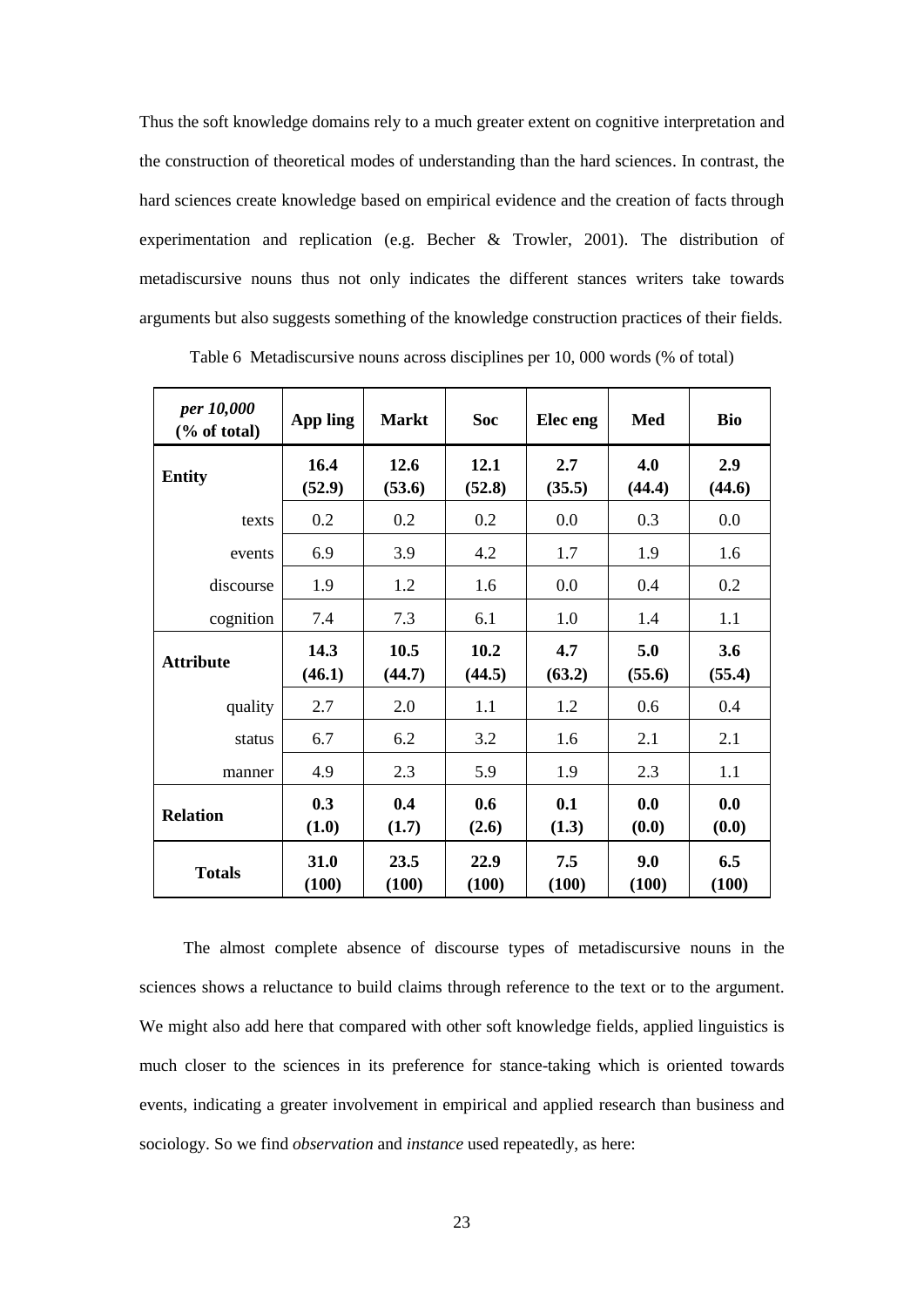(30) The strong semantic link between L1 lexical forms and meaning is evidenced, for example, in the **observation** that forward translation is affected by semantic variables while backward translation remains unaffected by these semantic factors.

[Applied linguistics]

(31) There are many *successful* **instances** of showcasing Japanese cultural traditions in which English is drawn into…

[Applied linguistics]

In addition to using more metadiscursive nouns to define entities (as *texts*, *events*, *discourse acts* or *beliefs*), authors in the soft fields also make nearly three times more use of them to evaluate these entities, amounting to 11.6 compared with 4.3 per 10,000 words ( $LL =$ 89.32,  $p < 0.001$ ). Once again, this supports previous research which indicates how authors in the humanities build knowledge through arguments which depend on personal interpretations and negotiations with readers (Bazerman, 1988; AUTHOR, 2004, 2005). The positions of these writers, for example, are unambiguously foregrounded by their choice of metadiscursive noun:

(32) In whole or in part the curtailment is perceived by the individual as reducing the **risk** that someone will be punished as a response to the activity.

(33) Because moral decoupling does not involve condoning immoral acts, employing this strategy poses less **danger** of compromising one's moral standards.

[Marketing]

[Sociology]

(34) The misunderstandings I will consider have arisen for a number of reasons, but two in particular: misrepresentations of the theoretical rationale for TBLT and a **failure** to acknowledge the differences that exist among advocates of TBLT.

[Applied linguistics]

The distinctive stance-taking preferences of writers in different disciplines can also be seen from the most frequently used metadiscursive nouns. Table 7 shows the frequency rank of these nouns across disciplines in the corpus.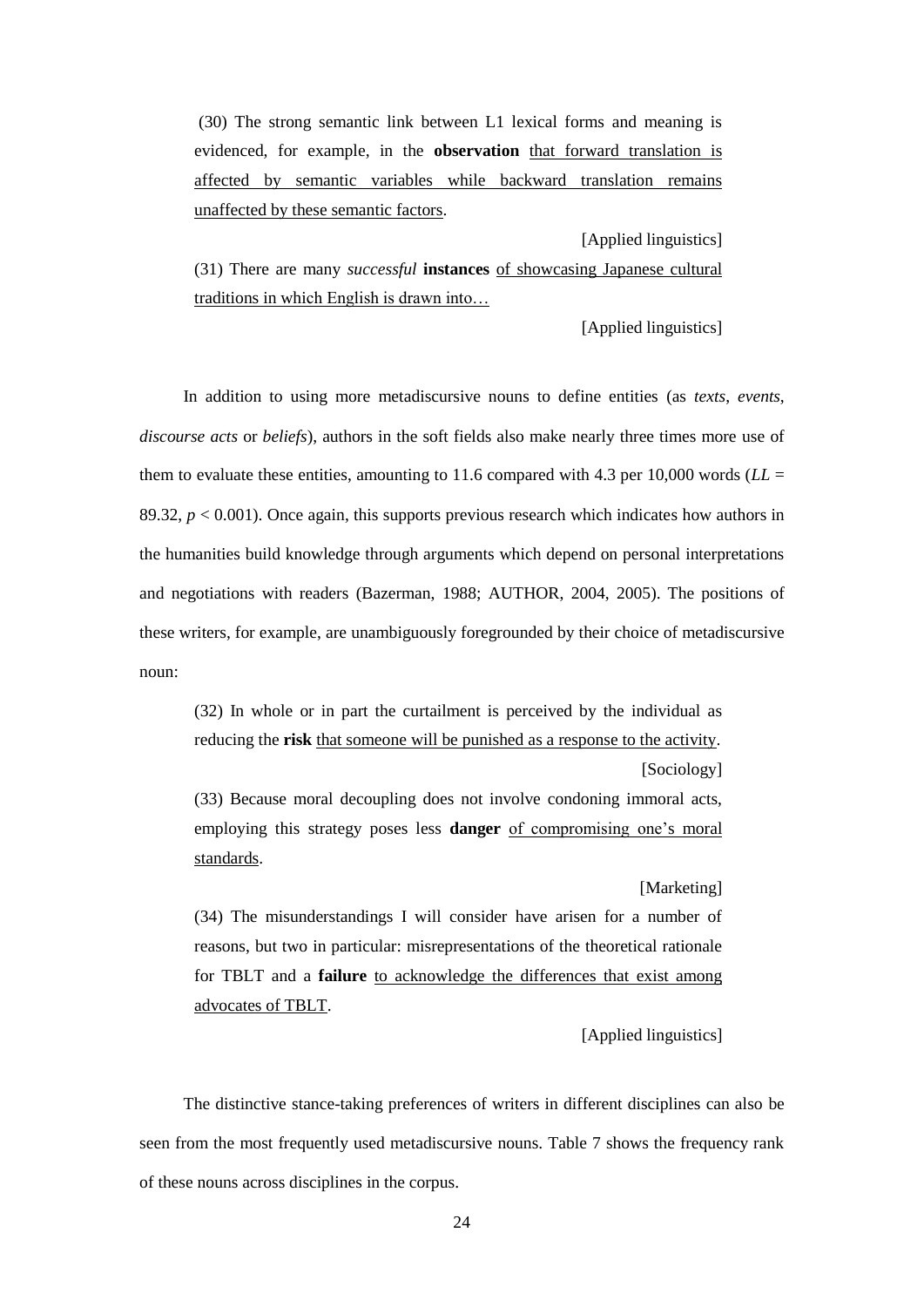| App ling    | <b>Marketing</b> | Sociology   | Elec eng    | <b>Medicine</b> | <b>Biology</b> |
|-------------|------------------|-------------|-------------|-----------------|----------------|
| way         | ability          | way         | fact        | evidence        | ability        |
| need        | decision         | fact        | ability     | ability         | evidence       |
| fact        | way              | assumption  | cost        | paradigm        | fact           |
| attempt     | intention        | attempt     | time        | method          | hypothesis     |
| opportunity | likelihood       | view        | method      | mechanism       | model          |
| process     | willingness      | idea        | way         | fact            | attempt        |
| context     | evidence         | evidence    | possibility | hypothesis      | finding        |
| case        | fact             | process     | attempt     | possibility     | idea           |
| possibility | need             | sense       | period      | attempt         | inability      |
| ability     | opportunity      | probability | assumption  | effort          | mechanism      |

Table 7 The ten most frequent metadiscursive nouns in each discipline by rank

Overall, the most frequent stance nouns in the corpus were *way, fact, ability, capacity* and *evidence* with most of the top ten occurring in manner and event categories. In terms of cognition stance nouns, *idea*, *assumption* and *hypothesis* are most common but *decision*, uniquely, only occurs in the top ten in marketing, comprising a massive 22.6% of all cognition types in that discipline. Business studies is a field governed by pragmatism and persuasive tropes that are oriented to options in the real world. Here, for example, authors attribute considerable power of agency to corporate decision-makers and so underpin the authority of marketing behaviours:

(35) Thus, a manufacturer's **decision** to distribute products through wholesalers and sales representatives with a well perceived image is crucial for a brand's success.

[Marketing]

(36) Large retailers such as Aldi, Tesco or Wal-Mart often have much more power than their suppliers, and their **decision** to carry a product or not can significantly affect a manufacturer's success.

[Marketing]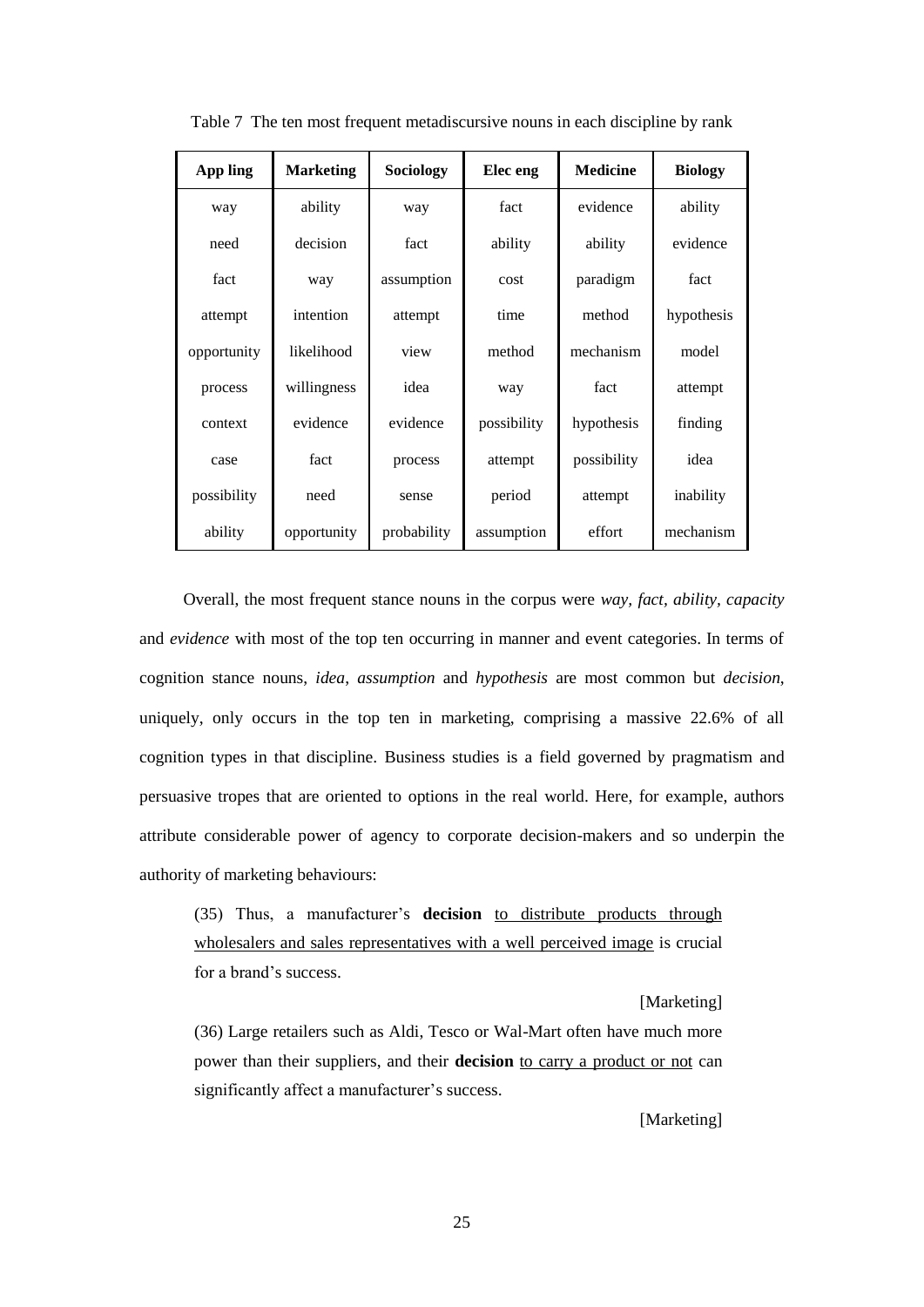There are a few other points to note about the nouns in Table 7. The high use of *paradigm* in medicine, for example, results from its use in a single paper, but the exclusive appearance of *time* and *period* + *that* clause in electrical engineering to depict the manner in which actions are taken is worth mentioning.

(37) This implies that there is a good chance the processing of the first record will be complete by the time that the second record is located, so that skip-sequential processing win provide benefits. [Electrical engineering]

(38) By considering machine depot, in each **period** that there is surplus capacity, idle machines can be removed from the cells and transferred to the machine depot. **[Electrical engineering]** 

The relationship of electrical engineering to a commercial world which employs its research in the service of industrial development and commercial reward ensures that the manner in which work is conducted is a key factor of argumentation. An orientation to the time taken to carry out work therefore figure heavily in the stance taking practices of authors.

In sum, writers can use metadiscursive nouns to construct a perspective on issues which their colleagues and peers can readily recognize and perhaps find effective. The sketch we have provided in this section has sought to address the neglect of this feature in the literature and to establish its importance in the expression of epistemological views and judgments.

## **8. Conclusion**

The importance of metadiscourse in understanding the rhetorical and interpersonal effects of academic writing is now well established. But while the notion is a useful tool in revealing something of the dynamic interactions which underlie persuasive claim making, it has neglected the role which nouns can play in this process. Not only are they often ignored by academic writing teachers as being familiar 'non-technical' terms (Meyer, 1997), but they are typically overlooked in analyses. So Dahl (2004 p. 1813), for example, explicitly rejects them because "I feel that the verb represents a clearer expression of the author's presence in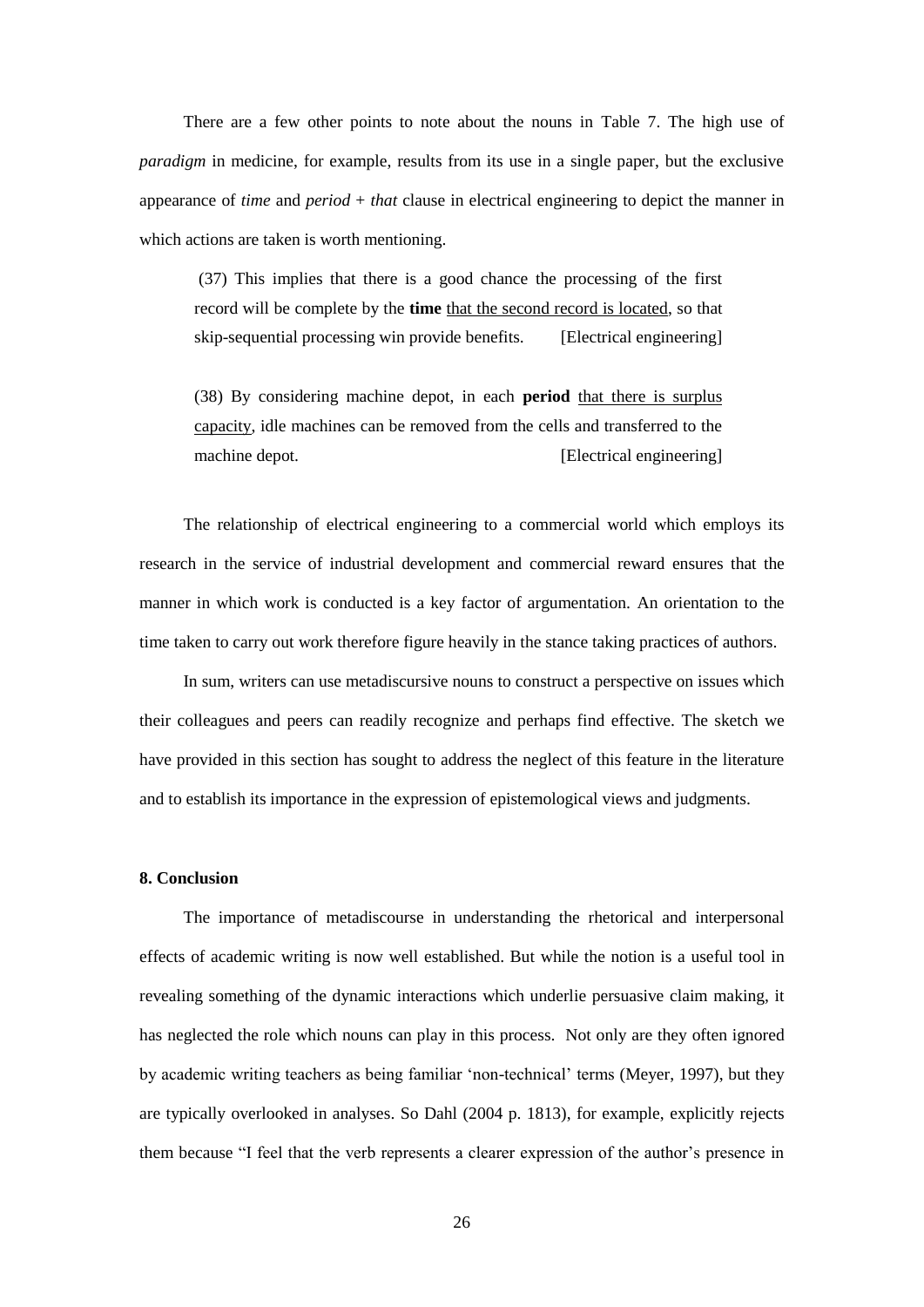the text than, e.g., a nominal form: I/We argue gives me a stronger feeling of authorial presence than my/this argument".

While this may be true, we hope to have shown that what we have called *metadiscursive nouns* are a critical resource in academic interactions, offering writers a way of organizing discourse into a cohesive flow of logical and coherent information and of constructing a stance towards material. The frequency and ubiquity of this structure, we feel, testifies to its importance in creating arguments which allow authors to take ownership of their ideas while remaining sensitive to the disciplinary preferences and modes of knowing of their readers.

As a result of this importance, we believe that teachers might profitably seek to raise students' awareness of the interactive and interactional functions that metadiscursive nouns offer them. As McCarthy (1991, p. 76) comments on procedural vocabulary (which includes metadiscursive nouns), "if the words are seen as signals of the author's intent, then inability to understand them or misinterpretation of them could cause problems". Thus students who are unaware of these nouns may struggle to decode interactive connections in the text and to recognise the author's interactional position. Explicit instruction is therefore necessary to demonstrate the rhetorical functions of metadiscursive nouns, sensitizing learners to both interactive and interactional uses through sufficient illustrative examples and text replacement activities. Various tasks can then encourage students to identify these nouns in texts, how they are lexicalised in context and what stance writers express are expressing with them.

Finally, we hope to have shown not only that metadiscursive nouns are a valuable feature of the academic's rhetorical toolbox, but that these nouns themselves are a key element of metadiscourse itself. Out contribution, we believe, has been to both map the functions and distribution of these nouns across discplines, and to create a robust functional classification for them. The classification reveals how they can be understood as performing both interactive and interactional functions and hopefully encourages others to include metadusciurseive nouns in their research of academic writing.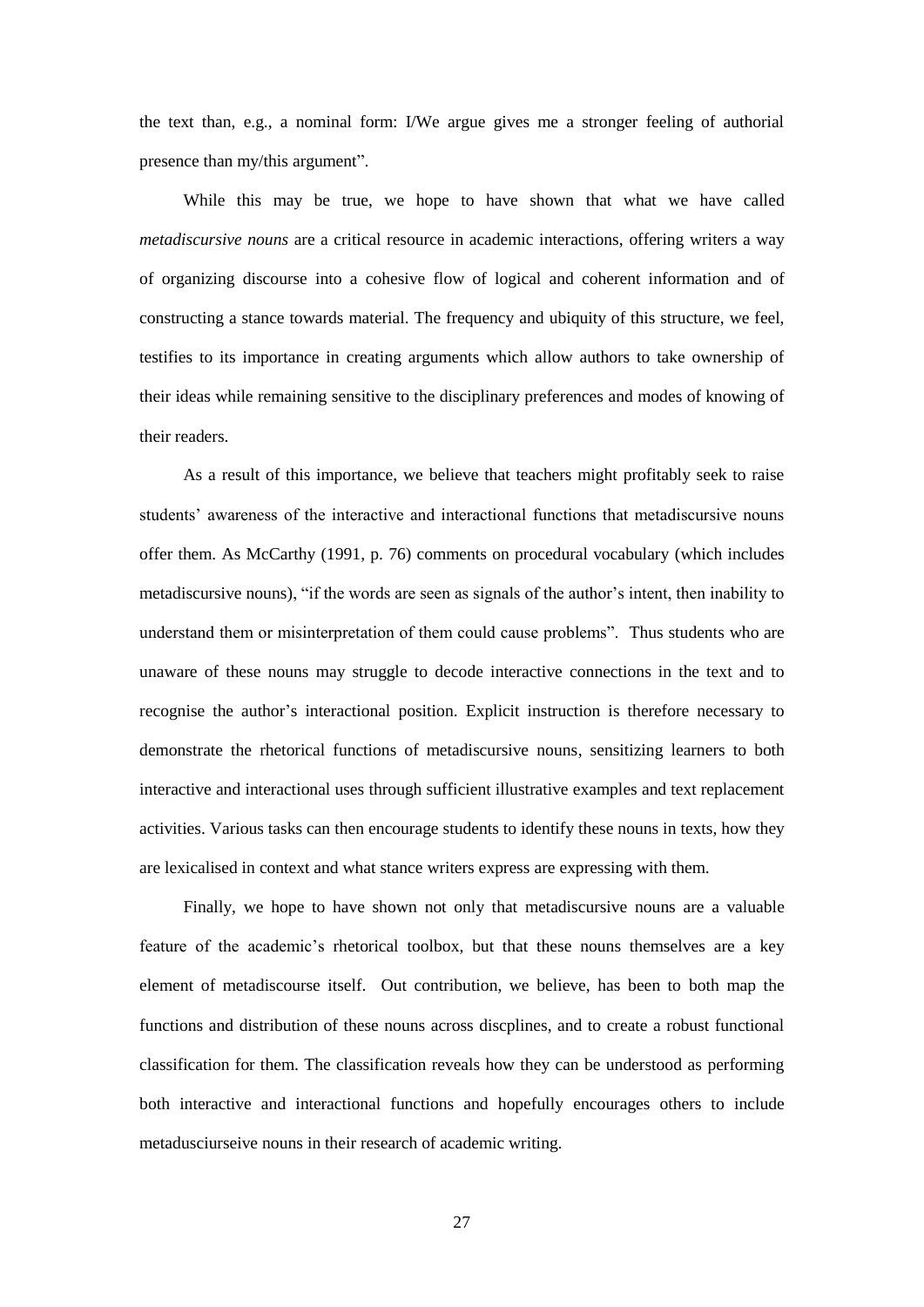## **References**

Ädel, A. (2006). *Metadiscourse in L1 and L2 English*. Amsterdam: John Benjamins.

- Ädel, A., & Mauranen, A. (2010). Metadiscourse: Diverse and divided perspectives. *Nordic Journal of English Studies, 9*(2), 1-11.
- Anthony, L. (2014). AntConc (Version 3.4.3 w) [Computer Software]. Tokyo, Japan: Waseda University. Retrieved from http://www.antlab.sci.waseda.ac.jp/
- Bazerman, C. (1988). *Shaping Written Knowledge: The genre and activity of the experimental article in science*. Madison: University of Wisconsin Press Madison.
- Becher, T., & Trowler, P. (2001). *Academic Tribes and Territories: Intellectual enquiry and the culture of disciplines*. Buckingham: Society for Research into Higher Education & Open University Press.
- Benitez-Castro, M.-A., & Thompson, P. (2015). Shell-nounhood in academic discourse: A critical state-of-the-art review. *International Journal of Corpus Linguistics, 20*(3), 378-404.
- Chafe, W., & Nichols, J. (1986). *Evidentiality: The linguistic coding of epistemology*. Orwood, NJ: Ablex Publishing.
- Charles, M. (2003). 'This mystery…': a corpus-based study of the use of nouns to construct stance in theses from two contrasting disciplines. *Journal of English for Academic Purposes, 2*(4), 313-326.
- Charles, M. (2007). Argument or evidence? Disciplinary variation in the use of the Noun that pattern in stance construction. *English for Specific Purposes, 26*(2), 203-218.
- Crismore, A. (1989). *Talking with Readers: Metadiscourse as rhetorical act*. New York: Peter Lang.
- Dahl, T. (2004). Textual metadiscourse in research articles: A marker of national culture or of academic discipline? *Journal of Pragmatics, 36*(10), 1807-1825.
- Downing, A. & Locke, P. (2006). *English Grammar*: *A university course* (2nd ed.). London: Routledge.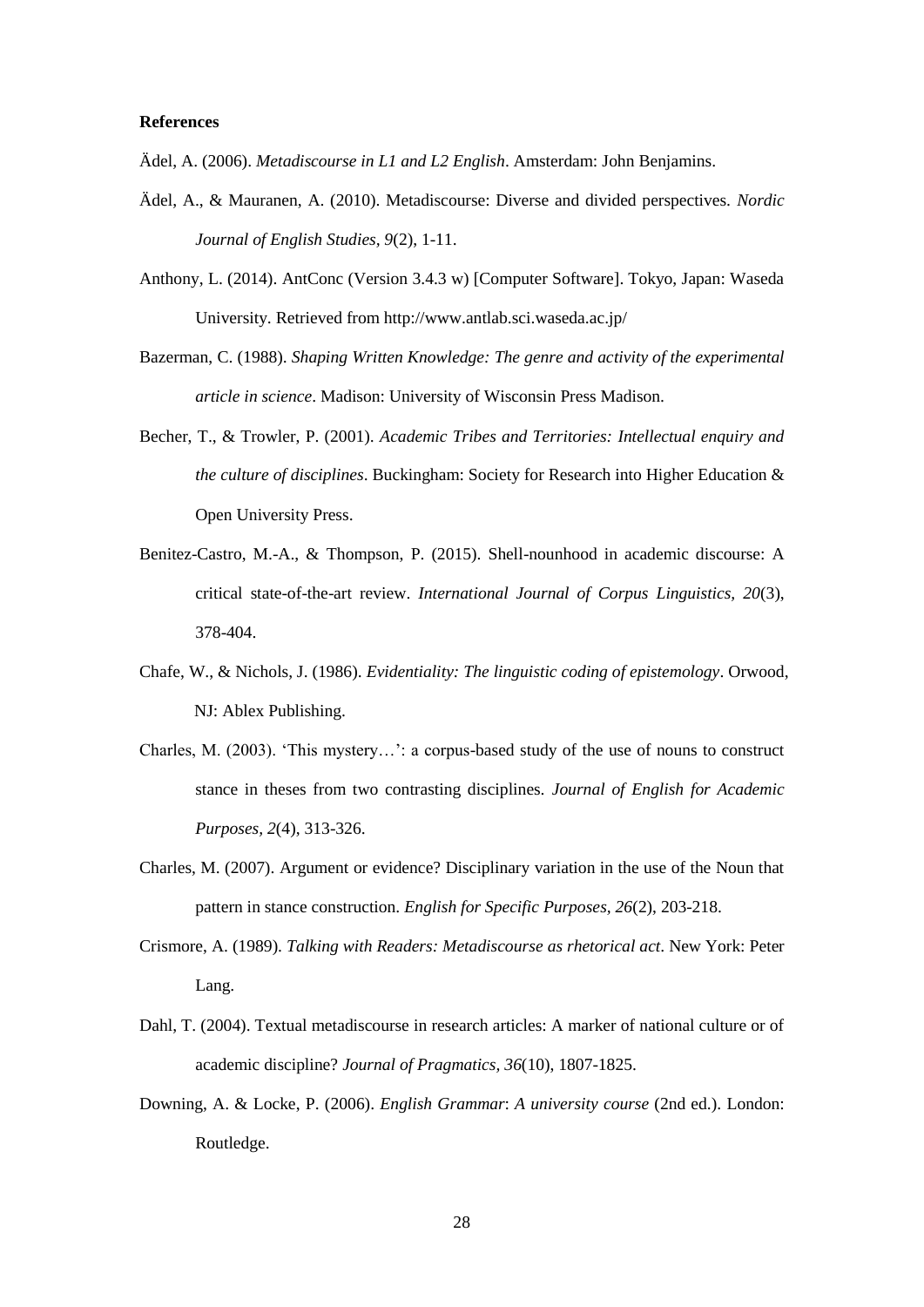- Flowerdew, J. (2015). Revisiting metadiscourse: Conceptual and methodological issues concerning signalling nouns. *Ibérica,* (29), 15-34.
- Flowerdew, J., & Forest, R. W. (2015). *Signalling Nouns in English: A corpus-based discourse approach*. Cambridge: Cambridge University Press.
- Francis, G. (1986). *Anaphoric Nouns*. Birmingham: English Language Research, University of Birmingham.
- Francis, G. (1994). Labelling discourse: An aspect of nominal-group lexical cohesion. In M. Coulthard (Ed.), *Advances in Written Text Analysis* (pp. 83-101). London: Routledge.
- Gardner, D., & Davies, M. (2013). A new academic vocabulary list. *Applied Linguistics, 35*(3), 305-327.
- Halliday, M. A. K., & Hasan, R. (1976). *Cohesion in English*. London: Longman.
- Halliday, M. A. K., & Matthiessen, C. M. I. M. (1999). *Construing Experience Through Meaning: A language-based approach to cognition*. London: Continuum.
- Halliday, M. A. K., & Matthiessen, C. M. I. M. (2014). *Halliday's Introduction to Functional Grammar* (4th ed.). London: Taylor & Francis.
- Hunston, S., & Francis, G. (2000). *Pattern Grammar: A corpus-driven approach to the lexical grammar of English* (Vol. 4). Amsterdam: John Benjamins.
- Hyland, K. 2004. *Disciplinary Discourses: Social Interactions in Academic Writing*. University of Michigan Press.
- Hyland, K. 2005. *Metadiscourse: Exploring Interaction in Writing*. Continuum.
- Hyland, K. 2007. 'Applying a gloss: Exemplifying and reformulating in academic discourse,' *Applied Linguistics* 28: 266–85.
- Ivanič, R. (1991). Nouns in search of a context: A study of nouns with both open-and closedsystem characteristics. *International Review of Applied Linguistics in Language Teaching, 29*(2), 93-114.
- Labov, W. (1972). *Language in the Inner City: Studies in the Black English vernacular*. Pennsylvania: University of Pennsylvania Press.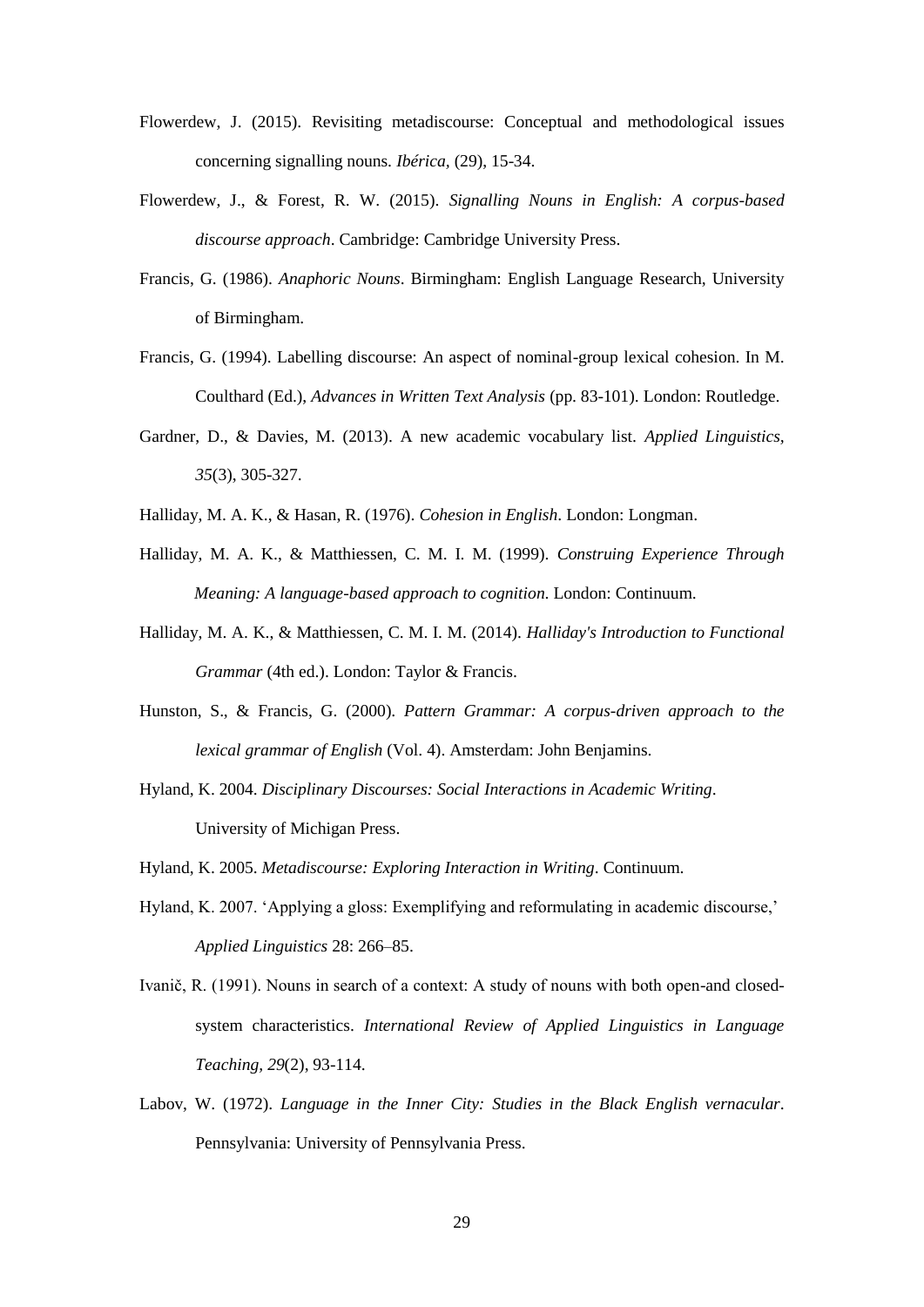- Luzón Marco, M. J. (1999). Procedural vocabulary: Lexical signalling of conceptual relations in discourse. *Applied Linguistics, 20*(1), 1-21.
- Lyons, J. (1977). *Semantics Vols 1 & 2*. Cambridge: Cambridge Univiersity Press.
- Martin, A. V. (1976). Teaching academic vocabulary to foreign graduate students. *TESOL Quarterly, 10*(1), 91-97.
- Mauranen, A. (1993). *Cultural Differences in Academic Rhetoric: A textlinguistic study*. Frankfurt: Peter Lang.
- MAXQDAplus. (2012) (Version 11) [Computer software]. Berlin, Germany: VERBI GmbH.
- McCarthy, M. (1991). *Discourse Analysis for Language Teachers*. Cambridge: Cambridge University Press.
- Meyer, P. G. (1997). *Coming to Know: Studies in the lexical semantics and pragmatics of academic English*. Tübingen: Gunter Narr Verlag.
- Myers, G. (1991). Lexical cohesion and specialized knowledge in science and popular science texts. *Discourse Processes, 14*(1), 1-26.
- Nation, I. S. P. (2001). *Learning Vocabulary in Another Language*. Cambridge: Cambridge University Press.
- Palmer, F. (2001). *Mood and Modality.* Cambridge: Cambridge University Press.
- Schmid, H.-J. (2000). *English Abstract Nouns as Conceptual Shells: From corpus to cognition* (Vol. 34). Berlin: Walter de Gruyter.
- Sinclair, J. M. (1993). 'Written discourse structure' in J. M. Sinclair, M. Hoey & G. Fox (Eds.), *Techniques of Description: Spoken and written discourse* (pp. 6-31). New York: Routledge.
- Thompson, G. (2001). Interaction in academic writing: Learning to argue with the reader. *Applied Linguistics, 22*(1), 58-78.
- Thompson, G. (2008). Book Review: AUTHOR, Metadiscourse: Exploring interaction in writing. *Language in Society, 37*(1), 138-141.